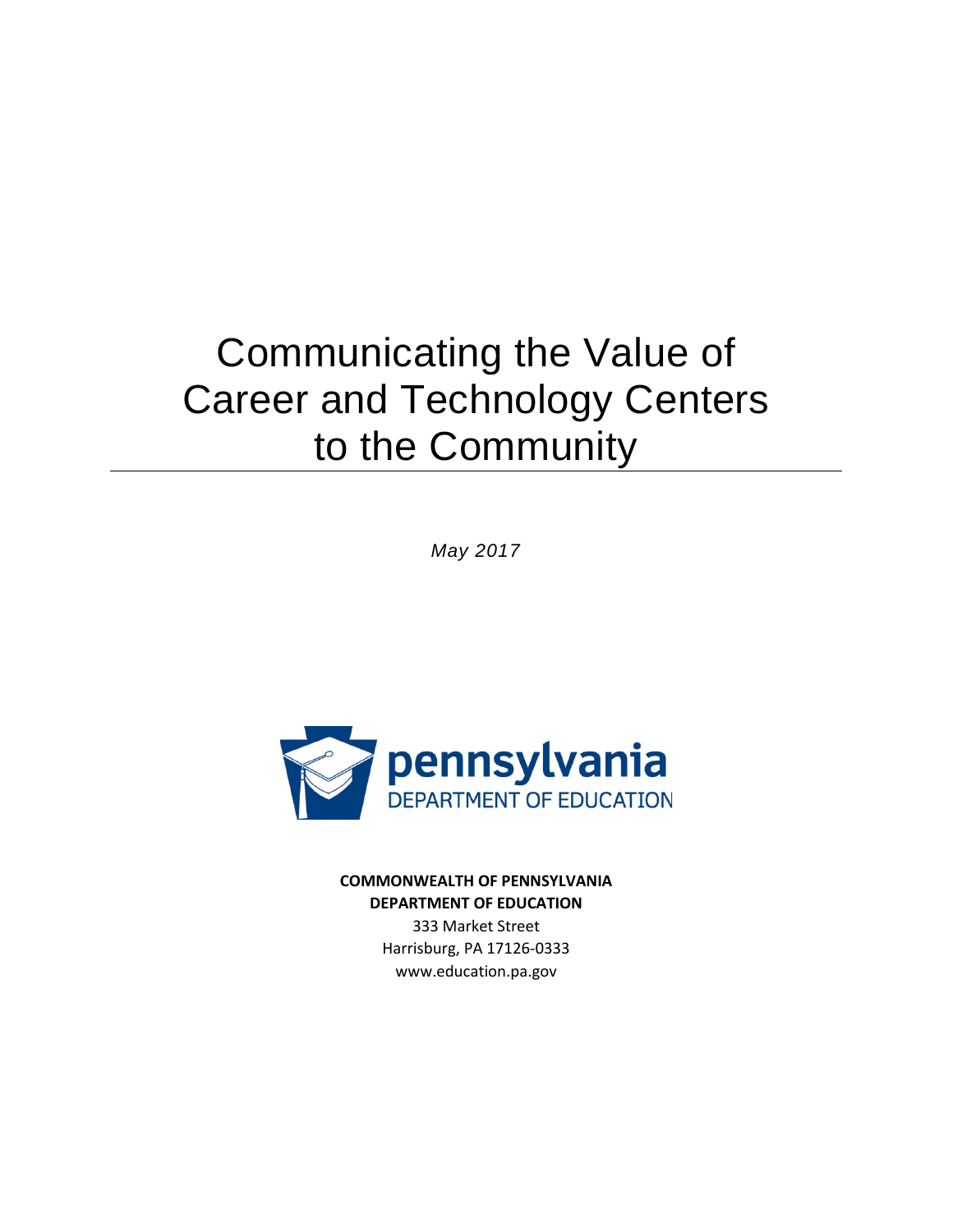

#### **Commonwealth of Pennsylvania**

Tom Wolf, Governor

#### **Department of Education**

Pedro A. Rivera, Secretary

#### **Office of Elementary and Secondary Education**

Matthew S. Stem, Deputy Secretary

#### **Bureau of Career and Technical Education** Lee Burket, Director

#### **Division of Adult and Postsecondary CTE** Tamalee Brassington, Chief

The Pennsylvania Department of Education (PDE) does not discriminate in its educational programs, activities, or employment practices, based on race, color, national origin, [sex] gender, sexual orientation, disability, age, religion, ancestry, union membership, gender identity or expression, AIDS or HIV status, or any other legally protected category. Announcement of this policy is in accordance with State Law including the Pennsylvania Human Relations Act and with Federal law, including Title VI and Title VII of the Civil Rights Act of 1964, Title IX of the Education Amendments of 1972, Section 504 of the Rehabilitation Act of 1973, the Age Discrimination in Employment Act of 1967, and the Americans with Disabilities Act of 1990.

The following persons have been designated to handle inquiries regarding the Pennsylvania Department of Education's nondiscrimination policies:

#### **For Inquiries Concerning Nondiscrimination in Employment:**

Pennsylvania Department of Education Equal Employment Opportunity Representative Bureau of Human Resources 333 Market Street, 11th Floor, Harrisburg, PA 17126-0333 Voice Telephone: (717) 787-4417, Fax: (717) 783-9348

#### **For Inquiries Concerning Nondiscrimination in All Other Pennsylvania Department of Education Programs and Activities:**

Pennsylvania Department of Education School Services Unit Director 333 Market Street, 5th Floor, Harrisburg, PA 17126-0333 Voice Telephone: (717) 783-3750, Fax: (717) 783-6802

If you have any questions about this publication or for additional copies, contact: Pennsylvania Department of Education Bureau/Office of Career and Technical Education 333 Market Street, 11th Floor, Harrisburg, PA 17126-0333 Voice: (717) 787-5530, Fax: (717) 783-6672 [www.education.pa.gov](http://www.education.pa.gov/)

All Media Requests/Inquiries: Contact the Office of Press & Communications at (717) 783-9802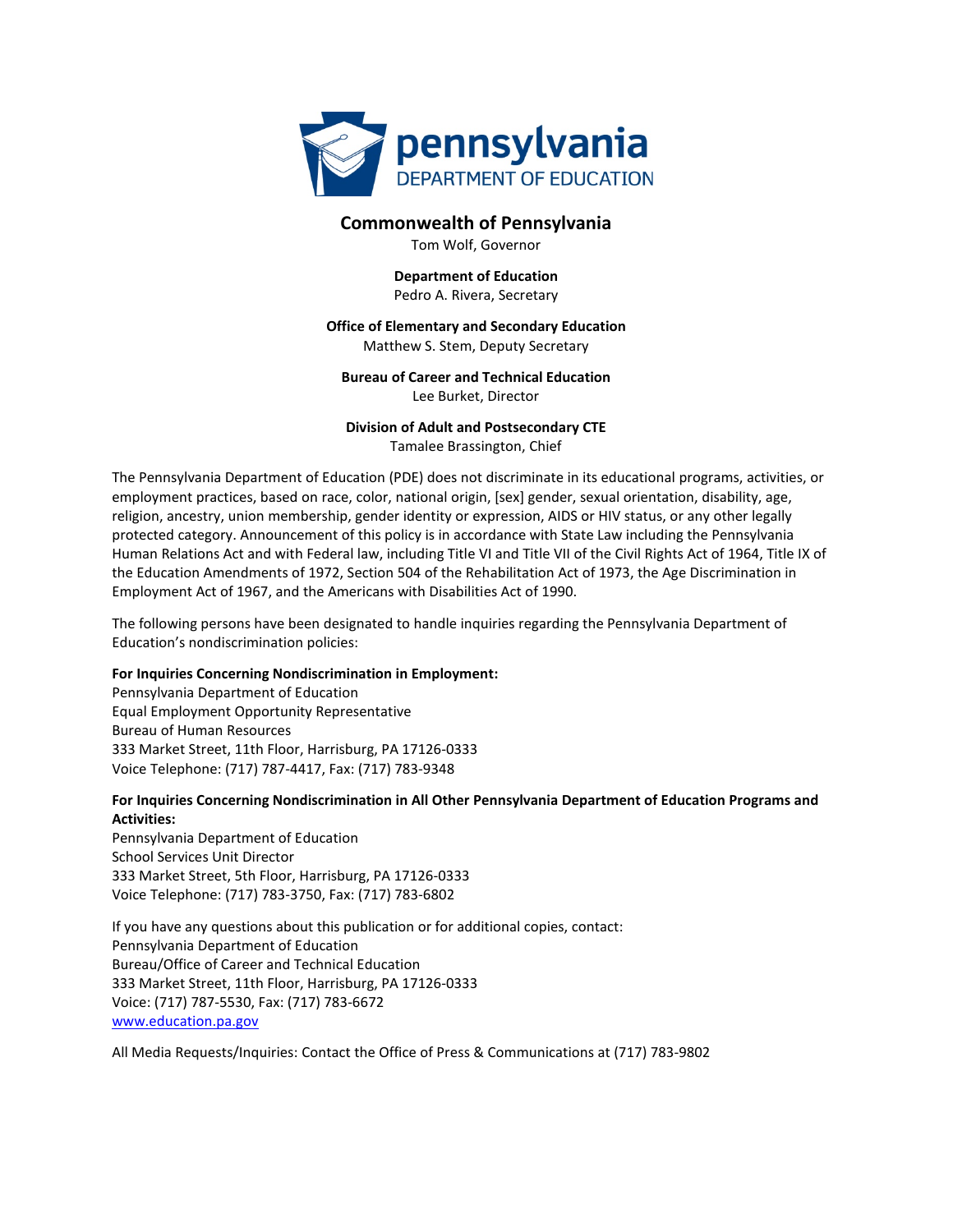## **Table of Contents**

| Appendix F: List of Public Relations Responsibilities  26 |  |
|-----------------------------------------------------------|--|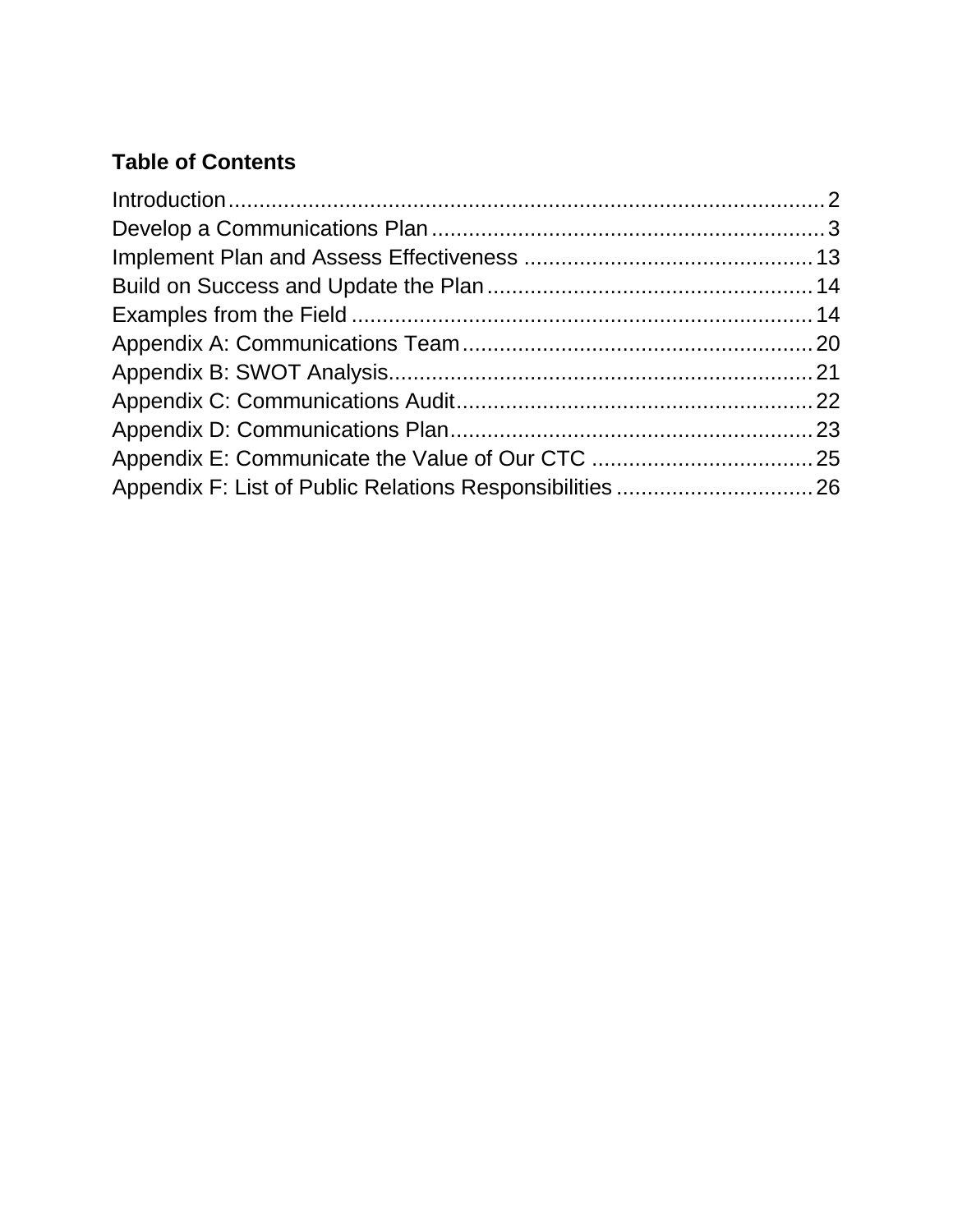## **INTRODUCTION**

 $\overline{\phantom{a}}$ 

Career and technical education (CTE), offered at over 80 career and technology centers (CTCs) in Pennsylvania, has undergone substantial and impressive improvements in recent years. Once considered an option for students less interested in college preparation, today's rigorous CTE prepares students for multiple postsecondary opportunities: two- or four-year college, training programs, apprenticeships, and immediate employment.

Approved CTC programs in Pennsylvania align with the National Career Clusters Framework<sup>[1](#page-3-0)</sup>. An Occupational Advisory Committee (OAC), comprised of volunteer business and community members, is in place for each program to ensure that curriculum and equipment is aligned with up-to-date industry standards. Programs are designed around curriculum and career development experiences that are engaging and make school learning relevant. Students who complete CTC programs graduate with industry-recognized certifications, employability skills, job-specific technical skills, work-based experiences, and often with college credits.

Now more than ever, students completing CTE programs are both college and career ready.

Yet, despite these exciting opportunities, many CTCs struggle to overcome an outdated reputation that does not accurately reflect their current standing. Starting in the 2015-2016 school year, the Pennsylvania Department of Education (PDE) Bureau of Career and Technical Education (BCTE) invited CTC directors to participate in a leadership council and charged the group with identifying current or emerging challenges affecting CTE. The council's list of five issues includes "communicating the value of CTE to multiple stakeholders." While pockets of progress and innovative practices are taking place across the Commonwealth, council members contend that collaborative and concentrated effort is needed to find affordable and effective ways for all CTCs to improve the perception of those served by the CTC community.<sup>[2](#page-3-1)</sup> It is, after all, this community that supports and benefits from career and technical education.

The BCTE supported the development of a communications document to assist CTCs in communicating their value to the communities they serve. The intent of this document is twofold. First, provide CTC staff and leaders with guidance in the examination of their current communications efforts and develop a plan to expand or improve these efforts; and secondly, to share replicable promising practices taking place across the state.

Each CTC's communications efforts reflect their unique strengths and needs and, therefore, these efforts are different in each school. To that end, this document, while specific in offering possible steps to take, is meant to serve as a springboard for discussion and action and should be modified as necessary to best meet the needs of the individual CTC and its community.

<span id="page-3-0"></span><sup>&</sup>lt;sup>1</sup> Information about the National Career Clusters Framework is available at [National Career Clusters Framework.](https://careertech.org/career-clusters/)

<span id="page-3-1"></span> $2$  Throughout this document, the term CTC community refers to the many stakeholders who are served by career and technical education. This includes students, parents, CTC and sending school staff and leaders, community organizations and members, postsecondary education institutions, workforce development agencies, and members of business, industry, and nonprofit organizations.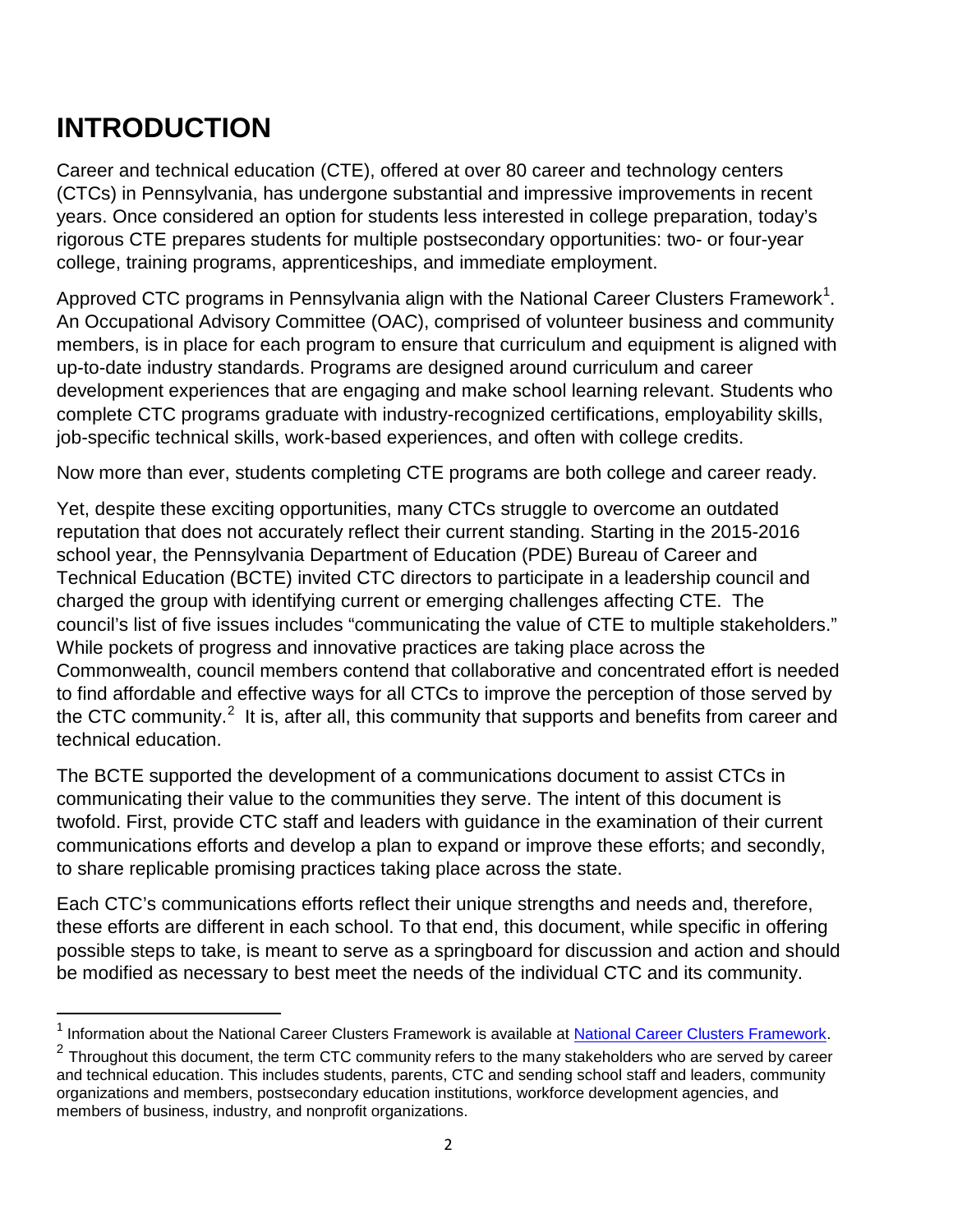

## **DEVELOP A COMMUNICATIONS PLAN**

CTCs, no matter their size, benefit from having a communications plan in place. A welldeveloped and "living" communications plan presents a clear and concise framework for those involved in this important work. Generally, the development and implementation of a communications plan requires a substantial time commitment, approximately 12 to 18 months. In this toolkit, the development of a communications plan proceeds in the following steps:

- 1. Establish a communications team;
- 2. Conduct a communications audit;
- 3. Identify message and target audience;
- 4. Define goals and objectives;
- 5. Create action steps; and,
- 6. Develop evaluation and accountability measures.

### Step 1: Establish a Communications Team

The process of communicating the value of a CTC to the greater community is long-term, thorough, and reflective. It requires a strong commitment from school staff, particularly those who are at the front line of positively influencing the community such as office staff and teachers. While some CTCs employ a dedicated communications director and staff, others will establish a communications team and team leader comprised of staff members who also have other responsibilities. In either case, it is critical that a team is formed and the leadership is established as the first step in the process. A variety of perspectives and voices are necessary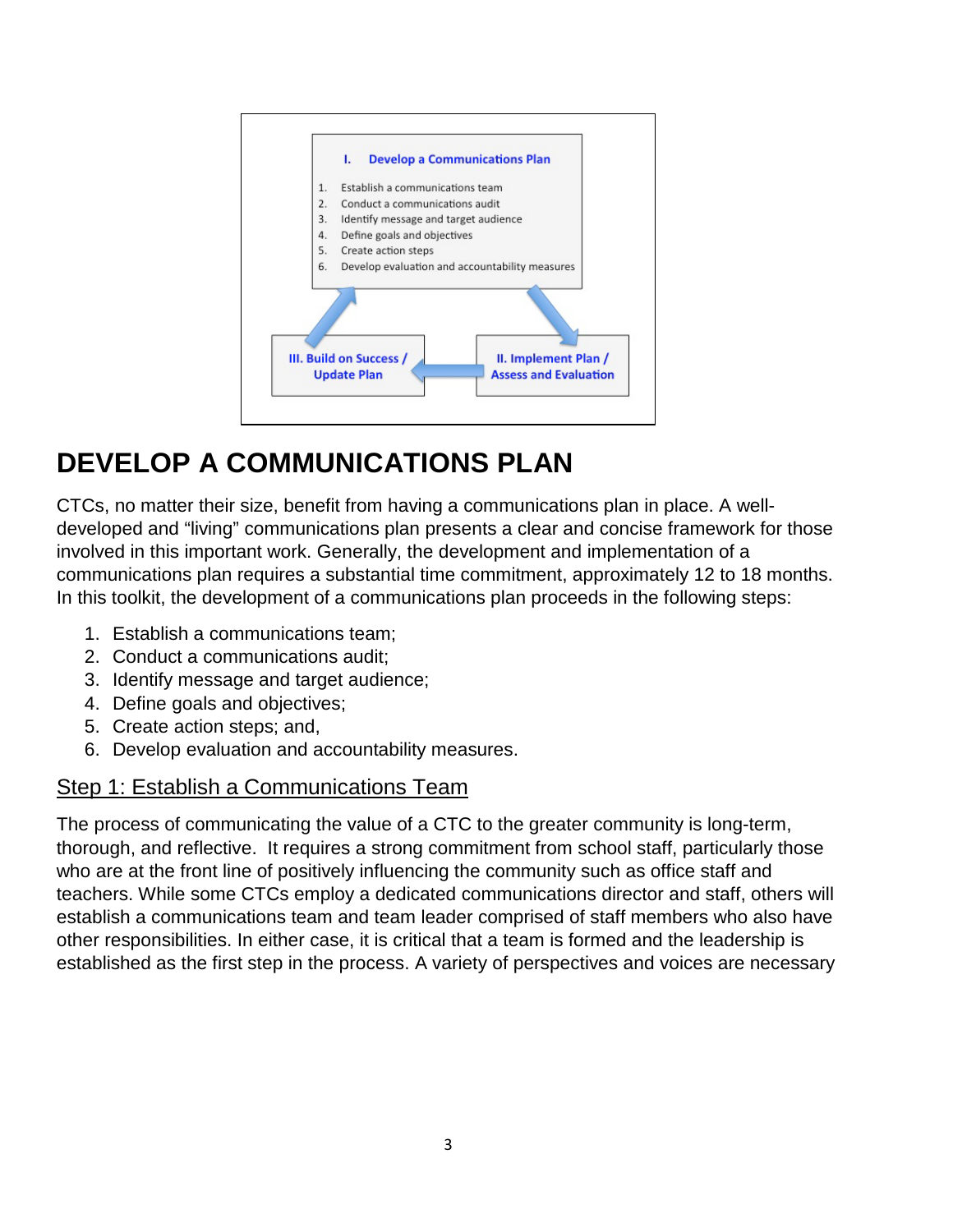to develop and implement a communications plan that will address the needs of various community members. Therefore, members of the team represent those various stakeholders served by the CTC:

- CTC and sending school administrators;
- CTC and sending school teachers;
- CTC support staff;
- Students:
- Parents;
- Members of the business community and OACs, especially those with communications expertise; and
- Members of the Joint Operating Committee (JOC).

#### **TIP**:

The communications team revisits two driving questions prior to all noteworthy activities and events at the CTC:

- 1. How does this benefit our students?
- 2. How do we communicate it to our stakeholders?

The number of team members depends on what is manageable and essential; additional stakeholders may be consulted to provide targeted guidance as needed while not officially being part of the team. The designated team leader, typically a building administrator, has decision-making authority so that action steps are approved to move forward quickly and efficiently. Equally important is that teachers actively participate on the team as they have valuable insight about what students perceive to be its strengths, benefits, and challenges.

Initially, the communications team meets frequently (at least once a month) for a minimum of one year and up to 18 months or longer. During this time, the team focuses on the development and implementation of a plan. Once a plan is in place, team meetings, while still important, become less frequent and perhaps more brief.

The first meeting sets the tone for the group and achieves common understanding of several factors:

- 1. What is our purpose?
- 2. What will success look like?
- 3. What will our process look like?
- 4. What are our group and individual responsibilities?
- 5. What resources do we have (e.g., money, talent, materials)?
- 6. What constraints and/or challenges might we face?
- 7. To whom and how must we report our progress and plan?
- 8. What is our meeting schedule for the next six months (or longer)?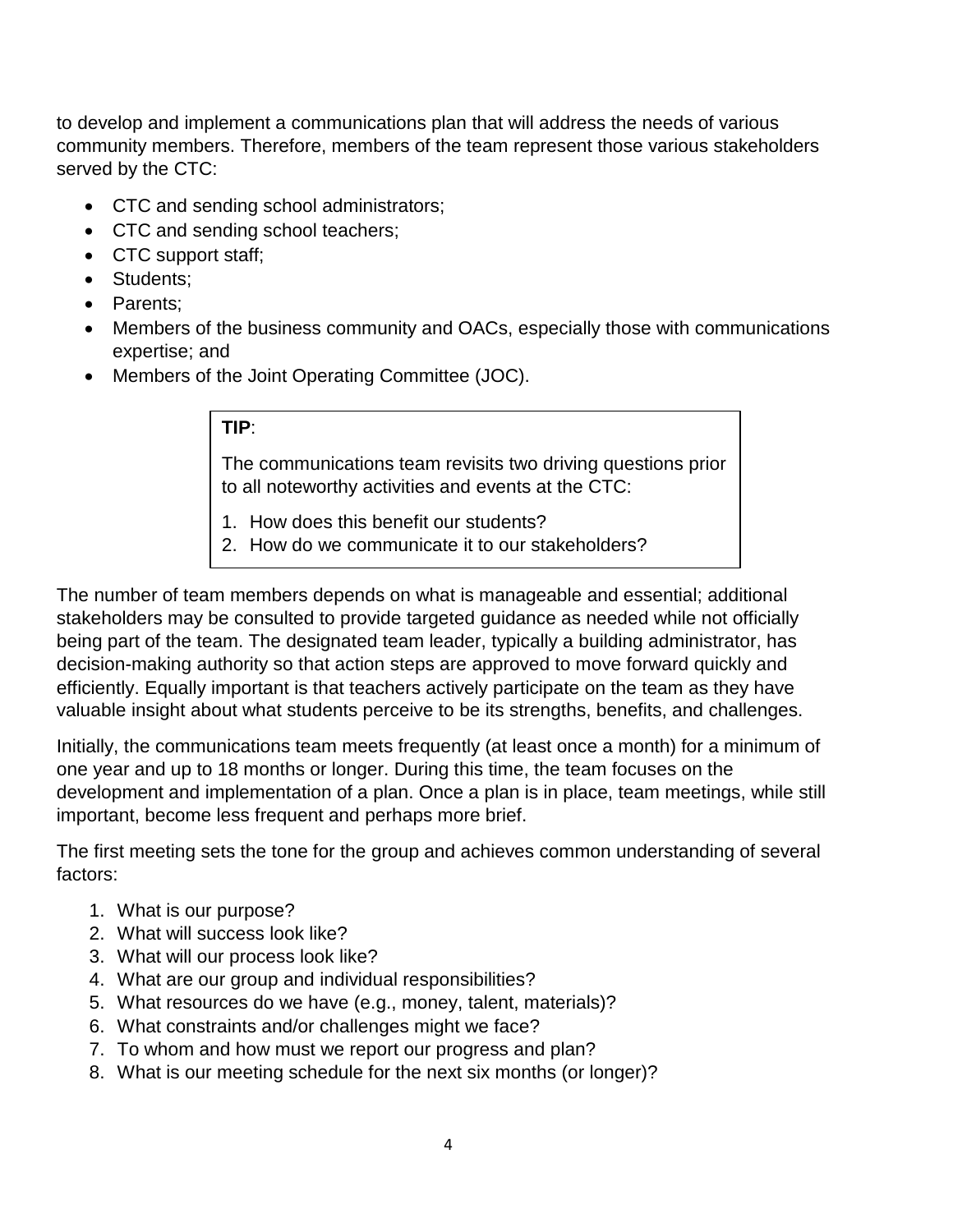- 9. How will we reach consensus?
- 10.What needs to happen between now and our next meeting?

For each meeting, the team follows an agenda that is shared with members in advance. In setting the agendas, the communications team may also wish to research branding, another important aspect of communications. After meetings, notes and next steps are distributed and/or posted.

A template for recording team member information is provided in Appendix A.

### Step 2: Conduct a Communications Audit

Following the initial meeting and the development of a long-term meeting schedule, the team conducts a communications audit to identify the gap between what currently is in place and what is needed. A communications audit may include several actions:

#### **a. Review and Assess Current Communications**

#### **TIP**:

Invite team members to bring current communications resources (i.e., brochures, sending school course catalogs, flyers, newsletters) to a meeting. Display these around the room with sticky notes available at each item. Encourage members to walk around and jot down their feedback/comments on the sticky notes. If possible, set up a few laptops, each one displaying relevant website pages.

The team gathers and reviews all communications efforts and materials presently distributed to parents, potential students, and other community members. In looking at these materials, discussion questions might include the following:

- Which key audiences are we targeting?
- What message are we sending?

j

- Are we successfully telling our story? How do we know?
- How are we reaching our various community members? What worked? What didn't?
- Are we presenting a consistent message and using consistent branding and graphics?
- Are we projecting the right message to the correct stakeholder group?
- What external communications have we received (e.g., media, sending schools)? Was it positive and effective? What external communications opportunities were missed?

#### **TIP**:

Connect with local media and contribute to a segment about the local economy and workforce. [Berks Career and](https://www.marketplace.org/2017/02/23/education/high-school-vo-tech-gets-reboot)  [Technology Center and Reading Muhlenberg Career and](https://www.marketplace.org/2017/02/23/education/high-school-vo-tech-gets-reboot)  [Technology Center were featured on NPR's Marketplace.](https://www.marketplace.org/2017/02/23/education/high-school-vo-tech-gets-reboot)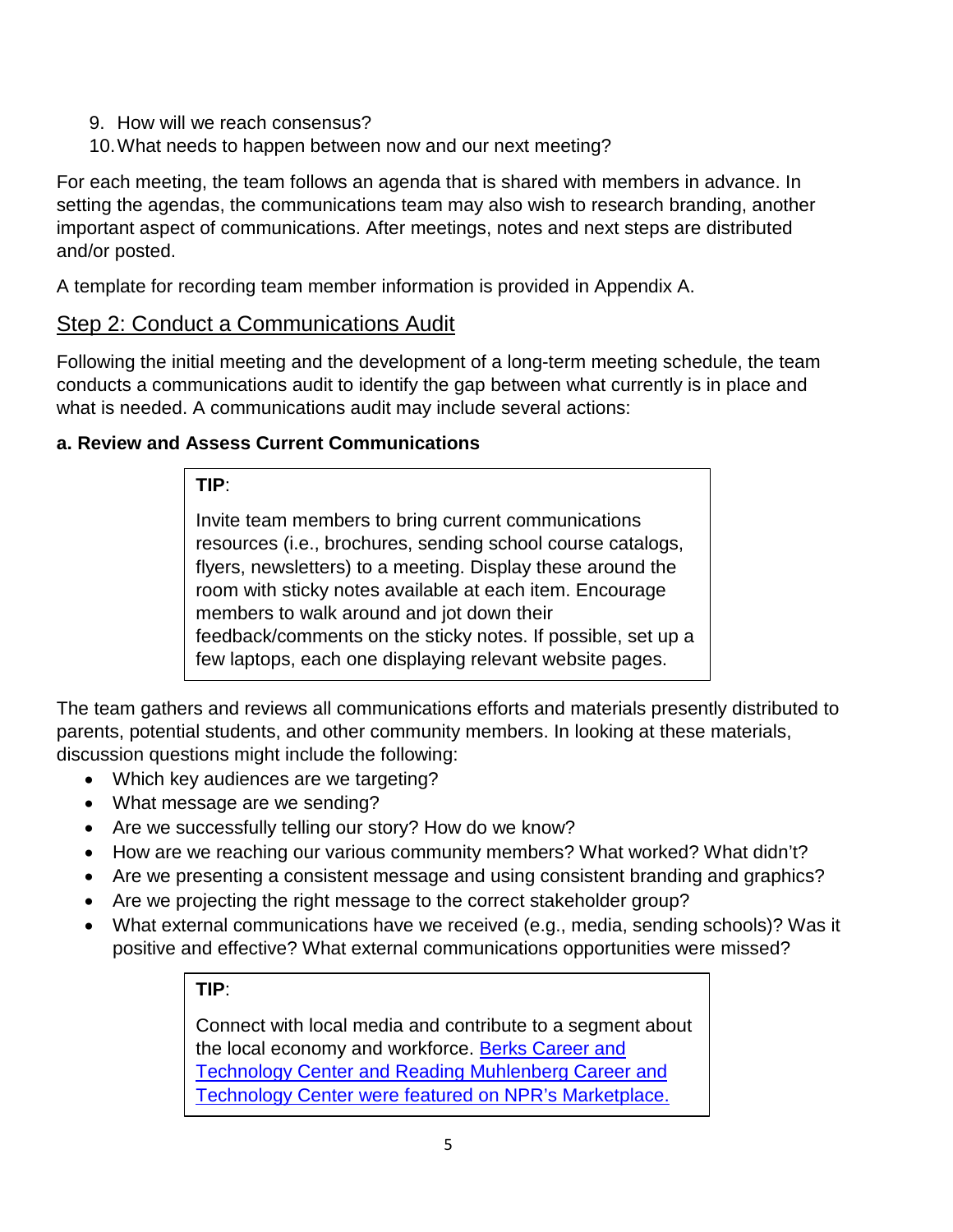The team identifies outlets for relaying its messages, listing those already utilized and those that are untapped. The list may include the following:

- CTC website and mobile platforms;
- Sending districts' websites and mobile platforms;
- CTC newsletter;
- Sending districts' newsletters;
- Social media for various stakeholders (e.g., Twitter, Facebook, Instagram);
- Newspaper and local magazines (advertisements and letters to the editor);
- Press releases;
- Regional television and radio;
- Open house (CTC and sending school districts);
- Building tours;
- Posters, flyers, and other print resources;
- Student ambassadors:
- Word of mouth testimonials from students, staff, OAC members, and employers;
- Billboards;
- Sending school districts' course catalogs;
- Promotional materials (e.g., pens, caps, mugs); and
- Presentations or presence at local events, conferences, fairs, and student exhibits.

#### **b. Identify Current Perceptions**

#### **TIP**:

If you don't shape the perception of your CTC, your community will do it for you. Take control of your message.

An important part of the communications audit is ascertaining community members' current perceptions and misperceptions of the CTC and CTE as a whole. Surveys and focus groups are useful strategies to gather this information. The questions asked of participants are specific to each CTC and their intended target audience(s). General examples include the following:

- Have you heard about the CTC? If so, from where? What information did you hear?
- What pops into your head when you hear [name of your CTC]?
- What do you believe is the role and purpose of the CTC in the community?
- What value do you believe the CTC brings to the community?
- What do you believe the CTC could improve upon?
- Who do you think the CTC serves most effectively?
- After graduating from the CTC, what do you believe students are prepared to do?
- Why do you think students attend the CTC?
- If you are a parent, have you encouraged your child to attend the CTC? Why or why not?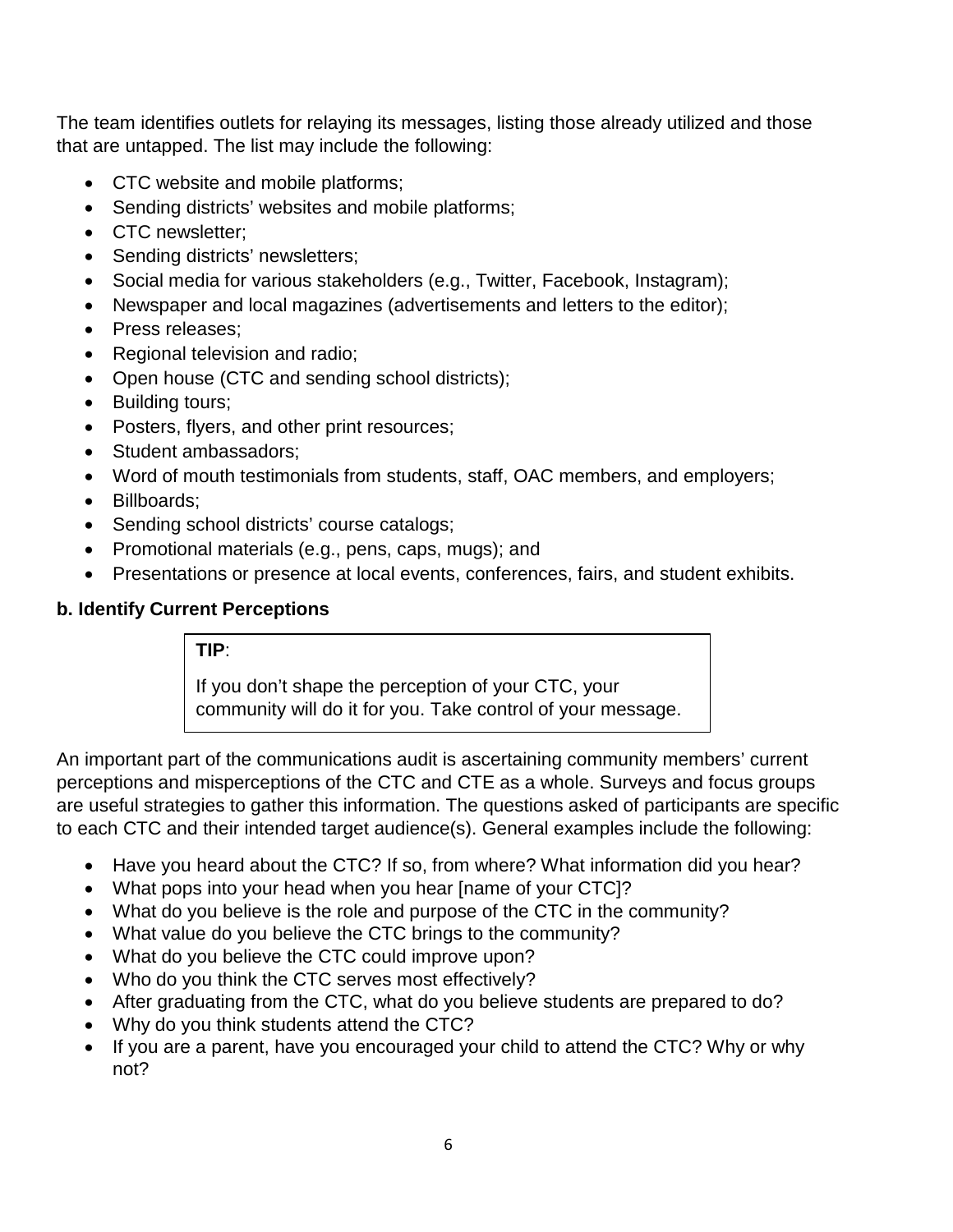- If you are a high school student who does not attend the CTC, what might have changed your mind?
- What is the best way to communicate with you?

#### **TIP**:

Consider using an online survey tool and/or conducting a focus group via an online conference call. Respect participants' time by keeping the survey and questions brief and to-the-point. Survey questions can more quickly be analyzed and shared when they do no ask for open-ended responses. Instead, consider using yes/no questions, a list of possible responses ("check all that apply"), or a scale (e.g., strongly agree, agree, neutral, disagree, strongly disagree).

#### **c. Organize and Analyze Findings**

Using the information gathered from these discussions and activities, the team conducts a strengths, weaknesses, opportunities, and threats (SWOT) analysis, the final step in the communications audit. The team answers questions such as:

- 1. What communications efforts are working well? (Strengths)
- 2. What communication efforts are not effective? (Weaknesses)
- 3. Which communication resources are available but not utilized? (Opportunities)
- 4. What specific barriers do we face? (Threats)

#### **TIP**:

Discussion and questions relating to how communications efforts are or will be funded typically emerge during the audit and are indicated on the SWOT analysis. Team members need a clear understanding of the budget in order to develop realistic action steps down the road. This may be a good time to "pick the brains" of employer, workforce development, and community partners to gauge their interest in sharing resources and/or providing funding.

Results of the SWOT analysis are reviewed carefully. As the team moves forward, they use the results to focus on expanding strengths and leveraging opportunities while also working to minimize weaknesses and eliminate threats.

A basic SWOT analysis template is provided in Appendix B.

With the final step of the communications audit completed, the team has a strong and focused baseline to begin planning goals, action steps, and evaluations measures.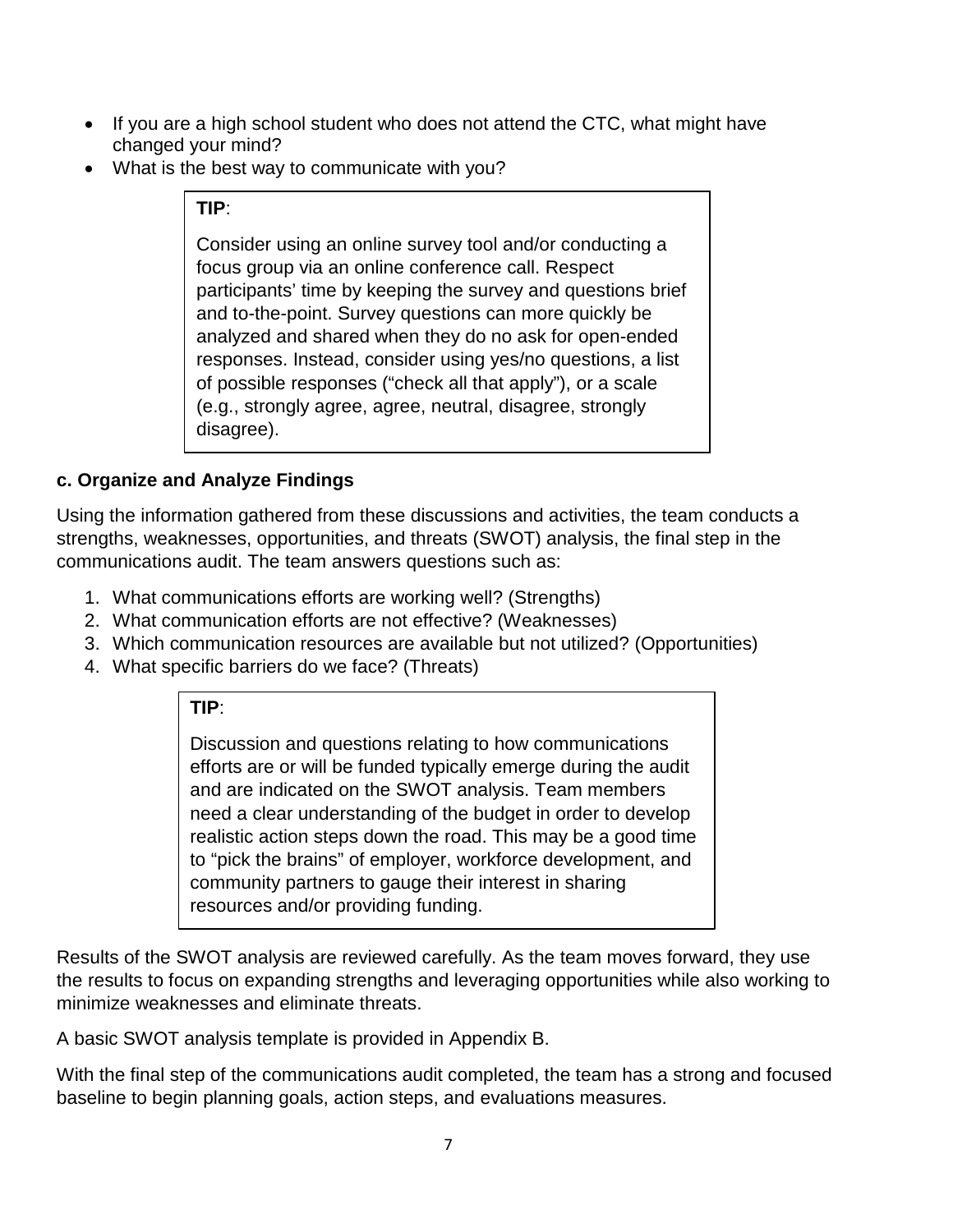### Step 3: Identify Purpose, Target Audience, and Internal Message

#### **TIP**:

As part of the communications audit, develop a list of media contacts in your region. The media list includes contacts at television stations, radio stations, newspapers, and magazines noting who covers education stories and ways in which the CTC may pitch a story or submit news releases and public service announcements.

Communication efforts are most powerful and effective when the purpose is clearly established, target audience is understood, and a guiding message (for internal use only) is developed.

### **a. Identify Purpose(s) of Communications**

While communicating the value of the CTC is an obvious purpose of the plan, it is useful for the team to drill deeper and identify more specific purpose(s). Defining precisely what you are trying to accomplish guides future communications strategies and helps to identify target audiences. One or a combination of the following may be your purpose:

- Becoming known, or better known, in the community;
- Changing current perception among a specific stakeholder group;
- Recruiting students (perhaps from targeted school districts or for specific programs);
- Announcing events and highlighting successes;
- Recruiting business partner volunteers;
- Educating sending school district staff; and/or
- Educating members of business, industry, workforce agencies, and nonprofit organizations.

### **b. Identify Target Audience(s) and Their Perception(s)**

Knowing the precise audience(s) and the desired change in perception(s) are essential to develop and execute an effective, on-point message. By this stage, the team likely has a good sense of the audience(s) it wants the communications efforts to reach as it strongly correlates to the purpose(s) already identified. The team now uses the data gathered in the communications audit and perhaps the following questions to prioritize the various target audiences.

- Who are our key customers and stakeholders?
- What do we know about each stakeholder's perception of our CTC?
- What do we want them to know that they don't already know?
- Which perceptions do we want to change?
- What are some efficient ways to get our message to them?
- What are potential roadblocks in communicating with them?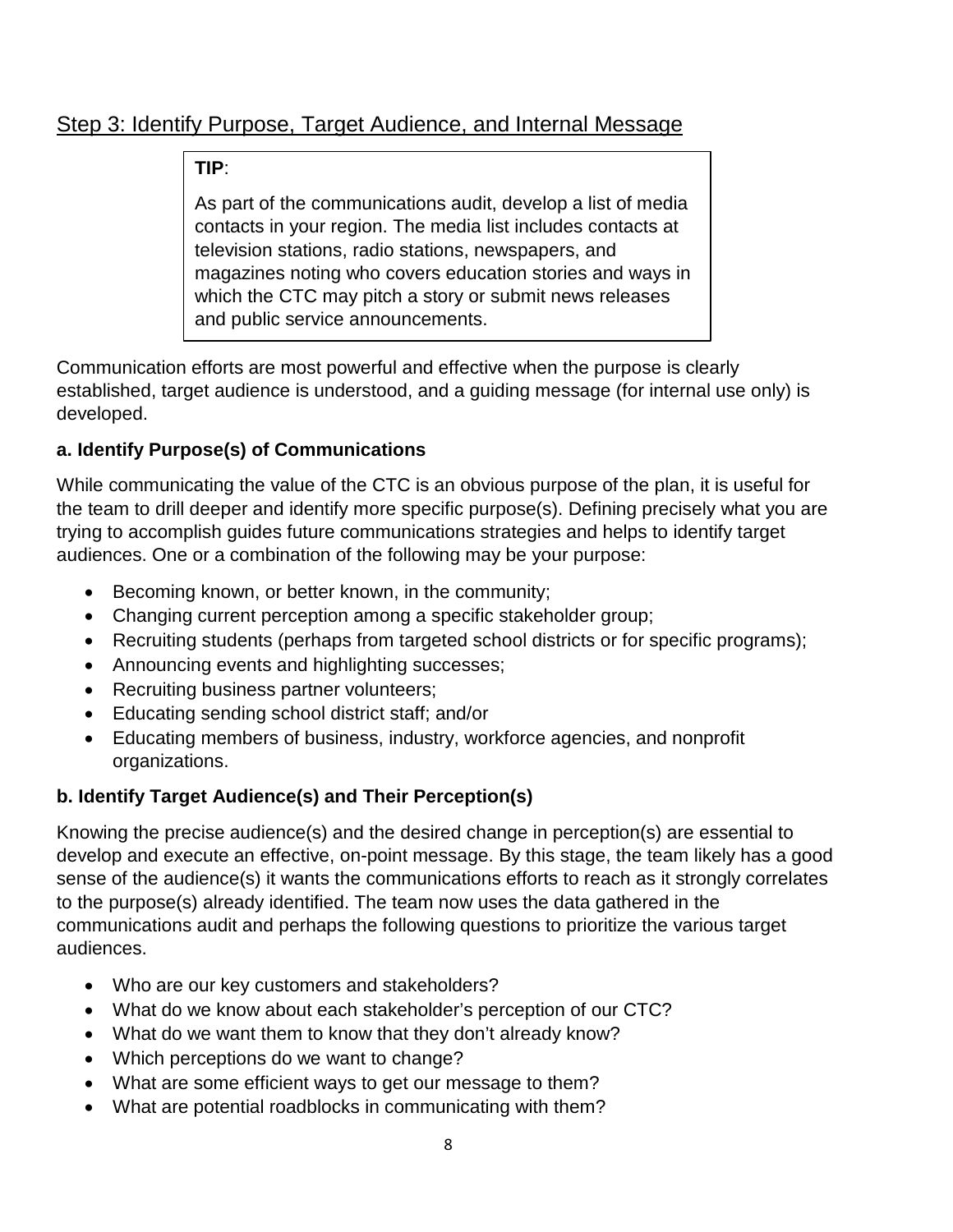• In light of our identified purpose(s) and resources, which stakeholder(s) should we focus on immediately and which can be secondary?

Examples of target audiences include the following:

Internal

- Students;
- Staff;
- Joint Operating Committee (JOC): and
- School boards of sending schools.

**External** 

- Parents;
- Parent organizations;
- Parents and families of prospective students;
- Sending school staff;
- Prospective students (specify grade levels);
- Business community;
- Workforce development agencies;
- Elected officials (local, state, and federal);
- Civic groups;
- Community groups; and
- Postsecondary institutions.

A template to guide and capture this process is available in Appendix C.

#### **c. Craft an Internal Message**

#### **TIP**:

Consider using these questions to guide the discussion:

- What words describe what we do well?
- How do we presently serve the community/specific target audience, and how do we want to serve the community/specific target audience?
- What makes our CTC unique in this community? What do we offer that the community will only get from us?
- What do we want the community/specific target audience to know that they presently do not know?

With a keen sense of the purpose and target audience, the team develops a compelling message that captures the value of the CTC and guides development of goals and action steps. This message is not a slogan to be used in external communications. Rather, it is an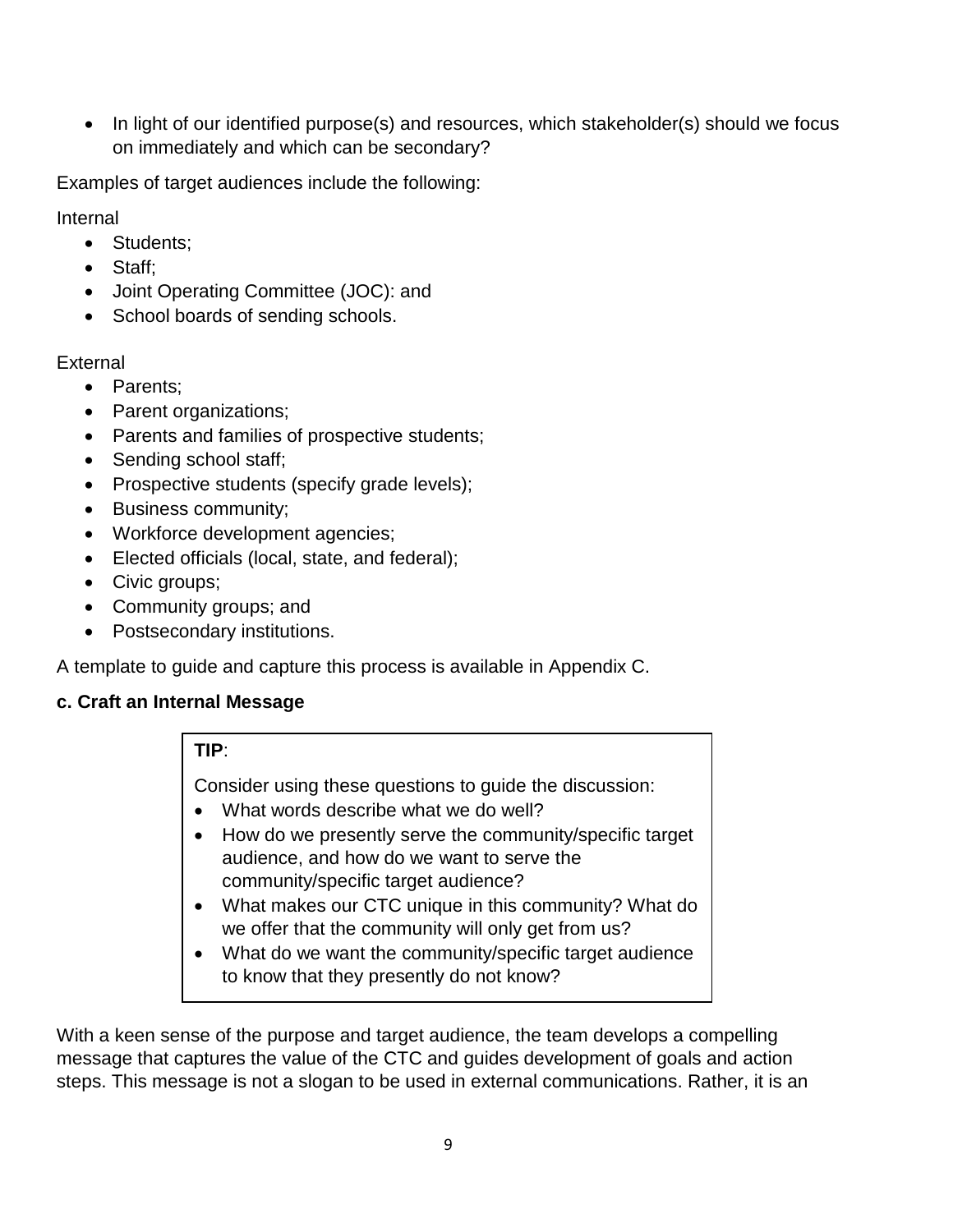internal tool that guides and focuses the team on the critical information and message it wants the audience to know.

The internal message is engaging, concise, and authentic. Ideally, it is one powerful statement that answers the question, "What unique value does our CTC bring to the community, specifically to our target audience?"

How does the communications team create and agree upon a message that will accomplish all of this? A simple but effective approach is to brainstorm key words that describe the value of the CTC in the community, both generally and to specific target audiences. From this list of words, the team selects the most accurate and illustrative phrases to craft a succinct and powerful message.

Each team member knows and understands this message. As the team moves through the planning and implementation stages, it circles back to this internal message, ensuring that all actions are in alignment to it.

#### Step 4: Define Communication Goals and Objectives

#### **TIP**:

To keep the process manageable and the goals and objectives attainable, consider limiting the number of goals to no more than three. Likewise, consider limiting the objectives to three to five per goal. More than this may prove overwhelming.

Guided by the communications audit, the internal message, purpose, and target audience(s), the team establishes broad and long-term communication goals that address its most immediate needs and build upon existing strengths. Realistic and achievable goals are those that are specific and easy to measure.

To drill deeper, the team also defines narrowly focused objectives that indicate the way in which each goal will be achieved. Objectives may include target audience, relevant SWOT analysis item, timeline for completion, anticipated costs, and the person(s) responsible for its completion.

Defining communication goals and objectives takes time. In fact, several meetings may be dedicated to this work so that ample discussion, revision, analysis, and consensus building take place. Depending on the size of the team, it may be more productive to break into smaller groups, assign each group with one goal, and provide time to develop objectives. At the conclusion, the small groups present their work to the team and welcome feedback before finalizing the objectives.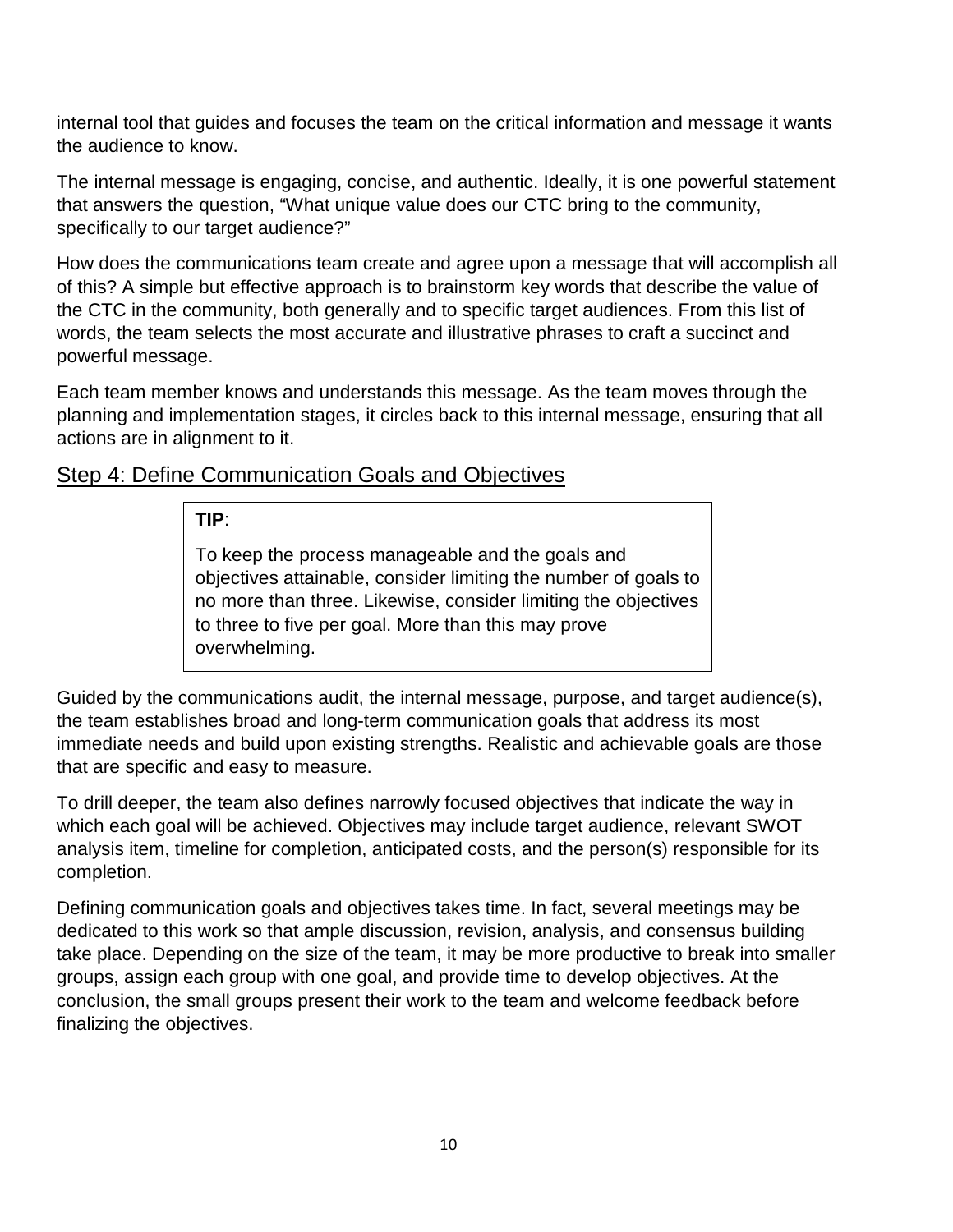#### **TIP**:

Don't underestimate the impact of "inside-out" communication – instill a culture of "spreading the word" with all staff:

- Keep all staff aware of the communications plan and ongoing actions. Create a staff newsletter or fact sheets to better inform employees of building data, activities, and communications efforts.
- Train staff members to recognize and fulfill their responsibilities as building ambassadors and in customer service efforts.
- Add a communication component to the new teacher induction program. Provide all new employees with an orientation packet ensuring that they know the value of the CTC.
- Face-to-face communication is powerful, especially in more difficult situations. Encourage staff to use personal interaction when appropriate.

A template for recording goals and objectives is provided in Appendix D.

### Step 5: Create Action Steps

For those teams that have the capacity to do so, it is worthwhile to take the planning process a step further and define specific strategies or action steps to accomplish each objective. Although this may seem duplicative of the previous steps, it guides the team to focus on objective-specific strategies that are used to meet the broader goals. It is a finely detailed approach to laying out a communication message.

To develop action steps, the team follows much of the same process it used to define the goals and objectives. If several objectives have been established, they are divided among group members so that the intense work of aligning action steps and objectives is completed in small groups or by individuals and then presented to the team for input. When finalizing action steps, the team also determines who is responsible for implementation, resources that may be required, and a timeframe for completion.

That being said, it may not be feasible for a team to take the extra step of creating action steps due to time or other resource constraints. In such cases, the team integrates action steps into the development of each objective, creating objectives that are precise, detailed, and measurable.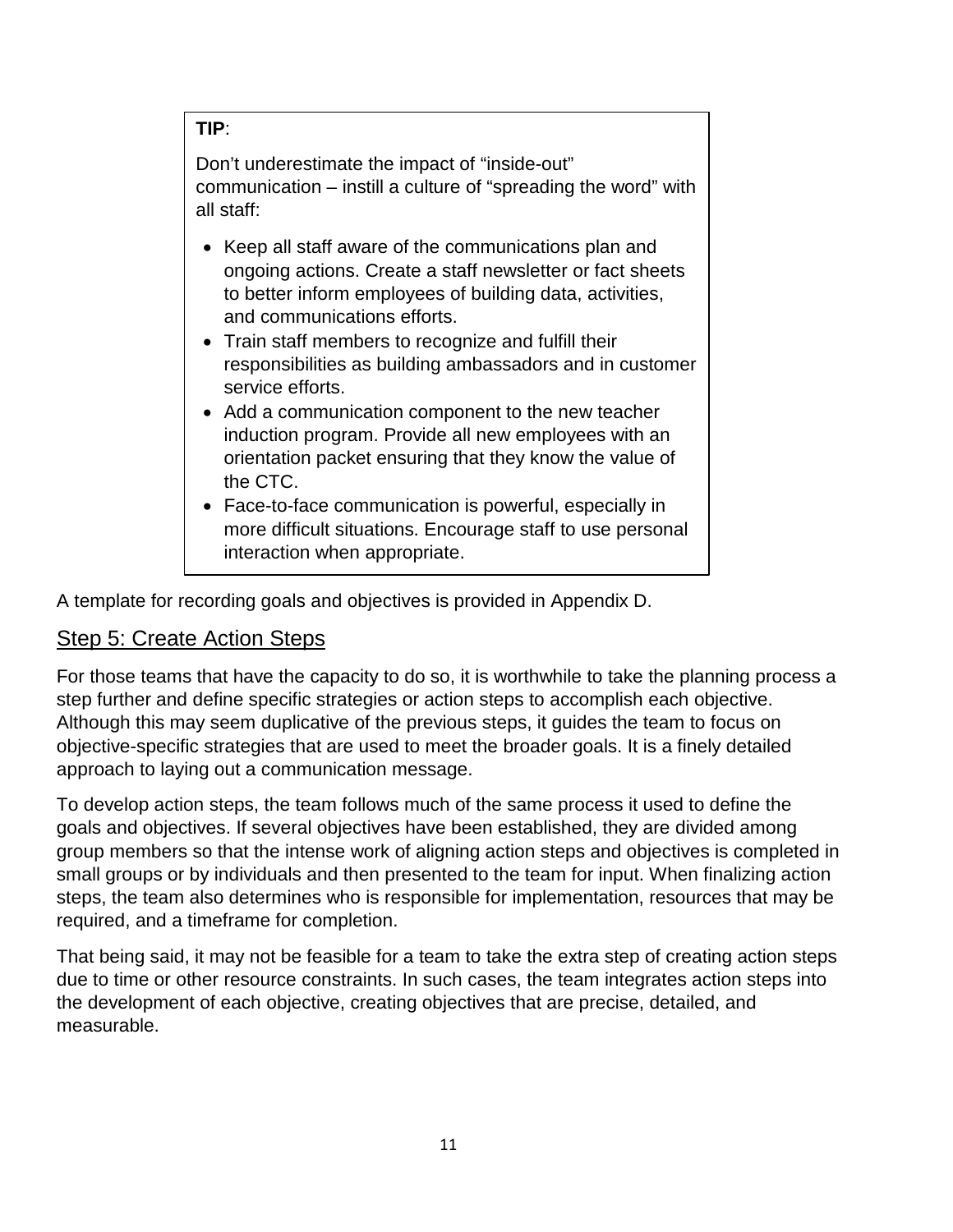A goal with aligned objectives and action steps is provided as an example:

**Goal: Establish an effective media relations program that enhances the CTC image in the community.**

**TIP**:

Put yourself in the shoes of your target audience. What do you need to know? What do you want to hear? How do you prefer to receive information? What might stop you from listening?

Objective 1: Develop tools and resources to help all staff become more effective in their roles as communicators for the CTC.

- Action Step 1a: Include communications training in the new teacher induction program.
- Action Step1b: Provide staff with a monthly update relating to successes taking place in the CTC.
- Action Step1c: Provide "customer service" training to frontline staff.

Objective 2: Strengthen and expand the content and design of key communication tools for sending districts to share with potential students.

- Action Step 2a: Encourage sending districts to maintain a CTC page on their website and upload content provided by the CTC.
- Action Step 2b: Deliver a bi-monthly e-newsletter to sending school staff to announce upcoming events and student successes at the CTC.
- Action Step 2c: Produce and distribute short video clips showing CTC students engaged in learning and with testimonials.

#### **TIP**:

Utilize well-trained student ambassadors whenever appropriate:

- Greet visitors and facilitate tours.
- Greet guest speakers and guide them to their room.
- Volunteer at elementary and middle schools during special events.

At many schools, this position is competitive, requiring an application and training process. Ambassadors wear designated blazers or shirts.

A template for recording action steps is provided in Appendix D.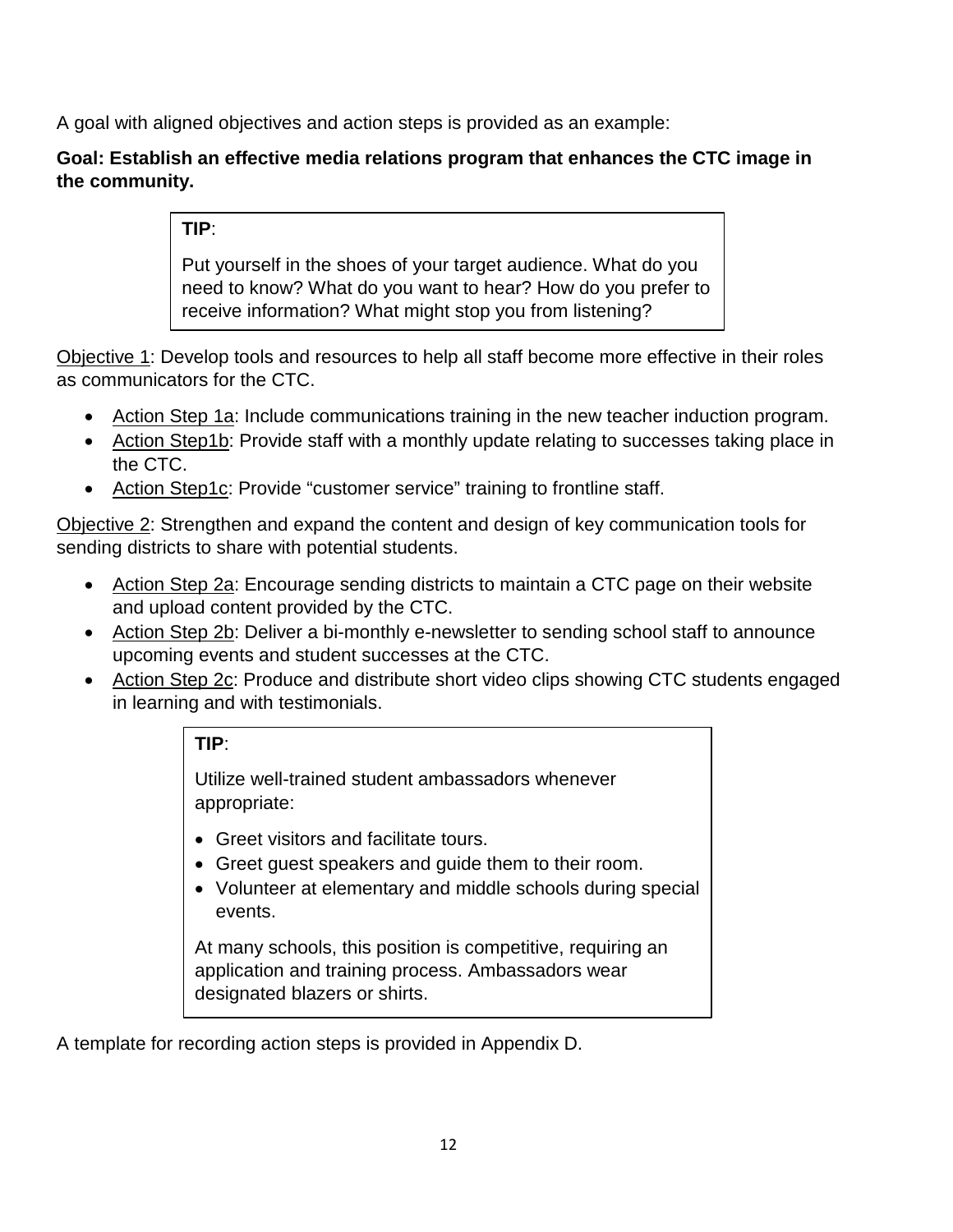### Step 6: Develop Evaluation and Accountability Measures

Educators know the importance of evaluating progress to determine which goals and objectives have been accomplished and whether or not the strategy was effective. To this end, the communications team aligns specific evaluation measures to each objective. Ideally, there is frequent and ongoing assessment of progress rather than a long-term or summative assessment. Such an approach allows the team to revise and redirect communication efforts as needed, saving effort and financial resources.

Assessment and accountability measures may include the following tracking systems:

- Benchmarks;
- Focus groups;
- Surveys;
- Post-event evaluations;
- Website analytics and feedback;
- Social media analytics and feedback; and
- Media hits (proactive).

Teams may find it efficient to combine the goals, objectives, action steps, and accountability measures into one comprehensive document. For those who wish to maintain a separate evaluation and measures document, a template is provided in Appendix E.

## **IMPLEMENT PLAN AND ASSESS EFFECTIVENESS**

#### **TIP**:

Keep communications brief and to the point.

- Use bullet points, simple graphics, and photographs. Avoid dense text.
- Highlight the message in the title.
- Incorporate student testimonials and success stories.
- Limit teacher jargon.
- Translate communications into other languages as needed.
- Proofread all documents before distribution.

After several months of ongoing planning, a communications plan is in place. Joint Operating Committee (JOC) approval of the plan may be necessary and is certainly recommended if only to build buy-in. The communications plan is also shared with all staff and posted on the CTC's website. It is distributed to sending school administrators, staff, and their school board members when deemed appropriate and beneficial.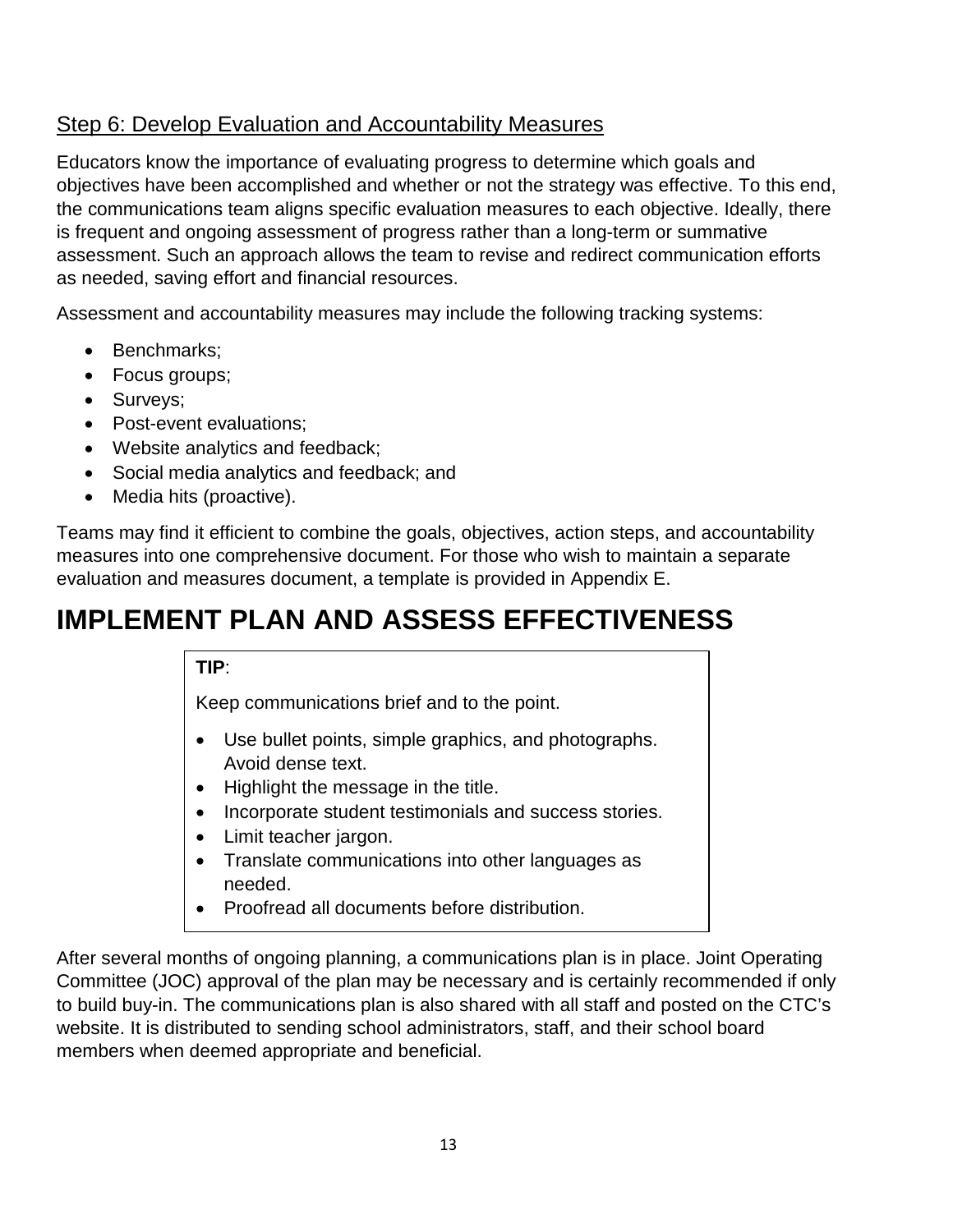At this point, the team begins to implement the actions aligned to the plan's goals and objections and the evaluation measures. It is important to realize that full implementation of the plan may take up to one year. During this time, the team continues to meet on a regular basis. This provides an opportunity for members to report on evaluation measures outcomes, discuss what is working well, and make revisions as needed. Detailed meeting notes should be recorded and easily accessible.

## **BUILD ON SUCCESS AND UPDATE THE PLAN**

Throughout the plan's implementation, the communications team leader keeps momentum going and the team engaged in this important work. Developing a continuous improvement model is highly recommended to ensure that questions such as the following are discussed cyclically:

- Where are we now?
- Where do we want to go and why?
- How do we plan to get there?
- How will we know when we get there?
- What needs to be revisited?

Building on the success of the plan may involve an annual meeting in August, a mid-school year status check-in, and an end-of-school-year data debrief (with planning and implementation meetings continuing monthly). Each year, the team utilizes data it previously captured as a springboard to plan its next area of focus. In this way, an ongoing cycle of revisiting the plan and setting new goals is embedded in the process. Continued updates to and analysis of the communications audit make it a living document.

Section IV of this document offers a variety of examples from the field that include brief summaries of effective communications activities taking place in Pennsylvania's career and technical centers.

## **EXAMPLES FROM THE FIELD**

Across Pennsylvania, many CTC leaders and staff are successfully and innovatively employing a variety of strategies to communicate their value. This section offers a sampling of noteworthy practices.

#### **A Multifaceted Approach to Marketing:** [Chester County Intermediate Unit](http://www.cciu.org/site/default.aspx?PageType=3&DomainID=1&ModuleInstanceID=898&ViewID=047E6BE3-6D87-4130-8424-D8E4E9ED6C2A&RenderLoc=0&FlexDataID=4820&PageID=1) (CCIU)

At Chester County Intermediate Unit (CCIU), the Communication Team employs a variety of marketing strategies to communicate the value of the CTE programs offered at Chester County Technical College High School's three campuses. The team identified parents and families of prospective students as their most important target audience; research indicated that this audience was often misinformed about the ways in which the CTC could benefit their children. Therefore, for about the last 10 years, the team has focused on communicating directly and efficiently with parents and families. Its goal is to get their message into parents' and families'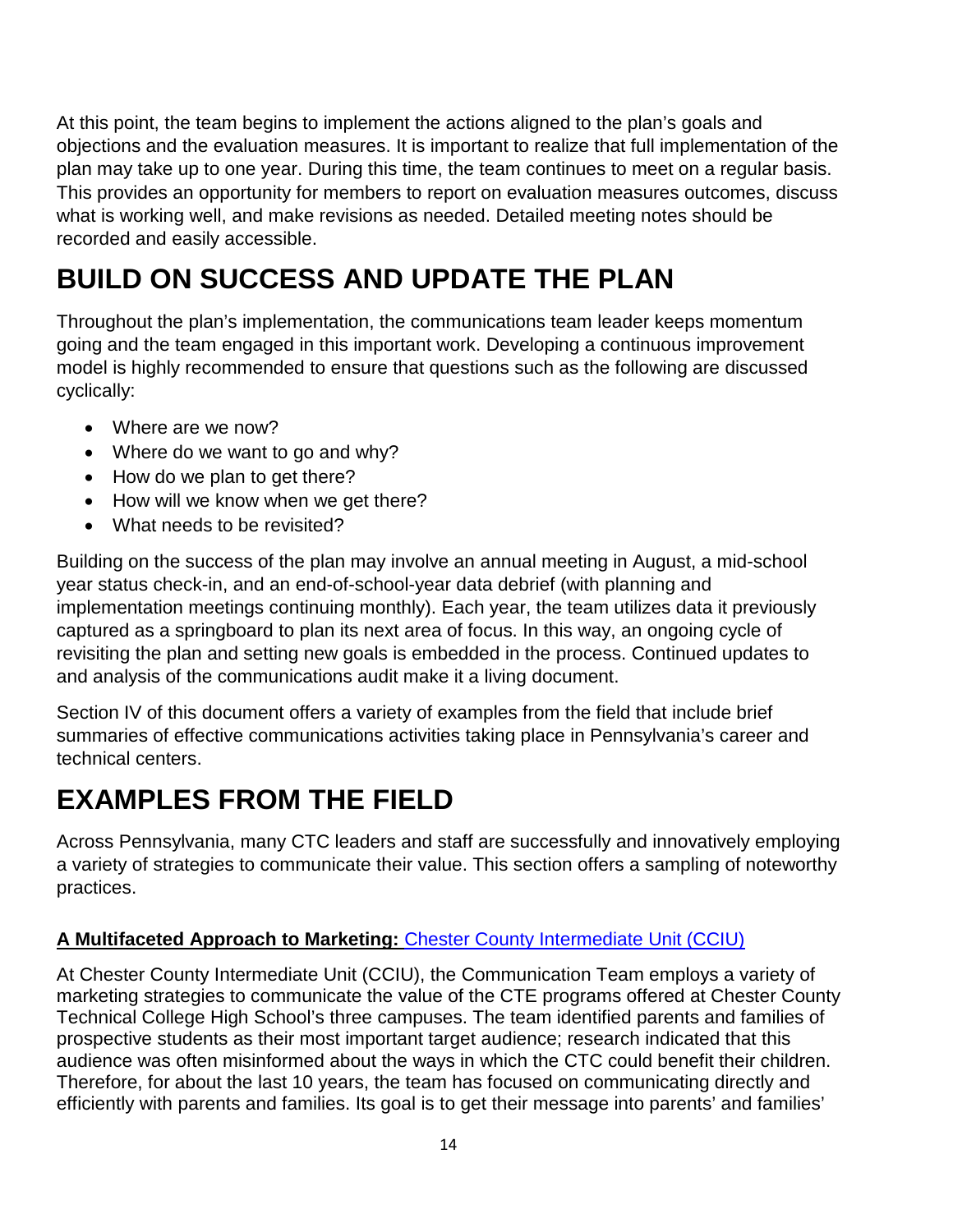hands without going through several channels of communication. In this way, parents learn about the CTC directly from the CTC itself rather than only through sending schools literature and presentations.

CCIU is fortunate to support a communications division that includes a communication director, marketing manager, and admissions specialist. With a staff devoted to public relations and with relatively strong resources, CCIU implements many marketing practices, some of which are listed here.

- **Host Fifth Graders:** Students attend information sessions for three programs.
- **Create Course Catalogs:** CCIU developed two versions of the course catalog: a full version and a lite version. Typically, the full version is distributed to school counselors and the lite version is distributed at events for parents and prospective students.
- **Social Media:** Email, Twitter, and Facebook are used to communicate directly with parents, families and students. CCIU works with a company to send email blasts to approximately 30,000 recipients and to analyze the number of views.
- **Advertisements:** Digital billboards are used to advertise and marketing videos run in theaters prior to the feature movie. CCIU also employs traditional print advertising.
- **Ongoing Outreach:** Throughout the school year, CCIU holds town hall meetings at the local schools and information nights to reach out to prospective students and their parents.
- **Use of Traditional Media:** Local print and online news outlets are provided with three to five press releases a month regarding program opportunities as well as staff and student achievements.
- **School District Communication Office:** Sending school districts' communication staff are provided with press releases regarding the accomplishments and achievements of their mutual CTC students.
- **Direct Mail:** CCIU receives the names and addresses of ninth grade students from its sending school districts for direct mail campaigns that inform students and their parents of upcoming events such as open houses, community days, and college nights.

### **Setting Realistic Goals: [Chester County Intermediate Unit](http://www.cciu.org/site/default.aspx?PageType=3&DomainID=1&ModuleInstanceID=898&ViewID=047E6BE3-6D87-4130-8424-D8E4E9ED6C2A&RenderLoc=0&FlexDataID=4820&PageID=1)**

The communications team meets three times a year with the entire CTE administration to set, review, and revise recruitment goals. First, the group sets a realistic recruitment goal based on the previous year's full-time enrollment (FTE) and the CTE programs' capacity. For example, the group takes into account that if the school is at 70 percent capacity, it is not realistically going to increase to 100 percent capacity by the following school year, but an increase to 75 percent is realistic. From the recruitment goal, the group determines an application goal based on the conversion rate from application through enrollment. For example, if the recruitment goal is 900 FTEs and the conversion rate is 68 percent, then the application goal is 1,324.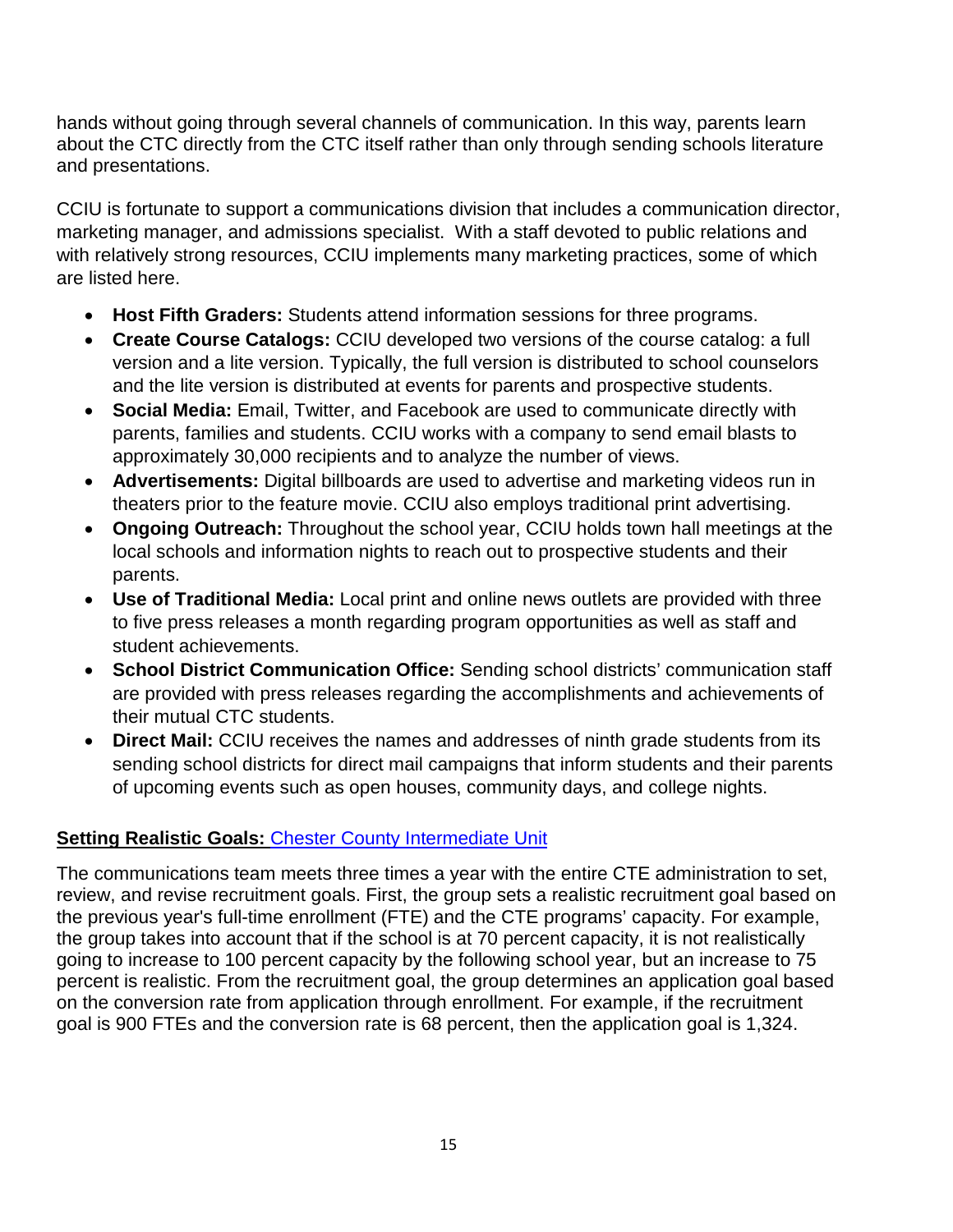#### *Connections* **Magazine:** [Lenape Technical School](http://www.lenape.k12.pa.us/)

*Connections* magazine is published three times a year and mailed to 40,000 customers in its four sending districts. The 16- to 24-page magazine communicates what's new and exciting at Lenape Tech, ways in which the school serves its students and community, how students positively contribute to the community, and the various business partnerships in which the school participates. The spring issue of the magazine highlights a Lenape Tech student from each technical program, focusing on the student's accomplishments in school and community service work. *Connections* also provide examples of the ways in which academics and technical skills are integrated to create a strong education program.

The magazine is divided into three sections covering:

- Student and program success stories at the secondary level;
- Adult education and nursing programs; and
- Adult and continuing education classes offered at the school and through Butler Community College.

A local advertising company is contracted by Lenape Tech to write and print the magazine; topics and themes are provided by the CTC. Director Karen Brock states that publishing *Connections* is well worth the financial cost given its circulation and ability to communicate key messages to a wide audience. Both the Adult Education and Butler County Community College programs contribute to the publication costs.

#### **Rewriting Information in Sending Schools' Course of Study Booklets:** [Berks County](http://www.berkscareer.com/)  [Career and Technology Center](http://www.berkscareer.com/) (BCTC)

Administrators realize that CTC information provided in their 16 sending school district's annual course of study booklets is often incomplete and is inconsistent among districts. For example, some booklets fail to include all of BCTC's programs, and the Technical Academy is currently not listed in any of the booklets. From a marketing and recruitment perspective, administrators saw the incomplete information in the booklets as a disservice to BCTC.

To address this issue, the administrator plans to annually provide BCTC's sending districts with text to be used in future course of study booklets and on the districts' websites to ensure that an accurate and unified description of each program and course offered at the CTC is provided to students, parents, and other stakeholders. This goal is one of BCTC's 2016-2017 School Improvement Plan initiatives. In the short term, Dr. James Kraft, Director, plans to provide superintendents with a one-page listing of BCTC program information to serve as a stopgap measure.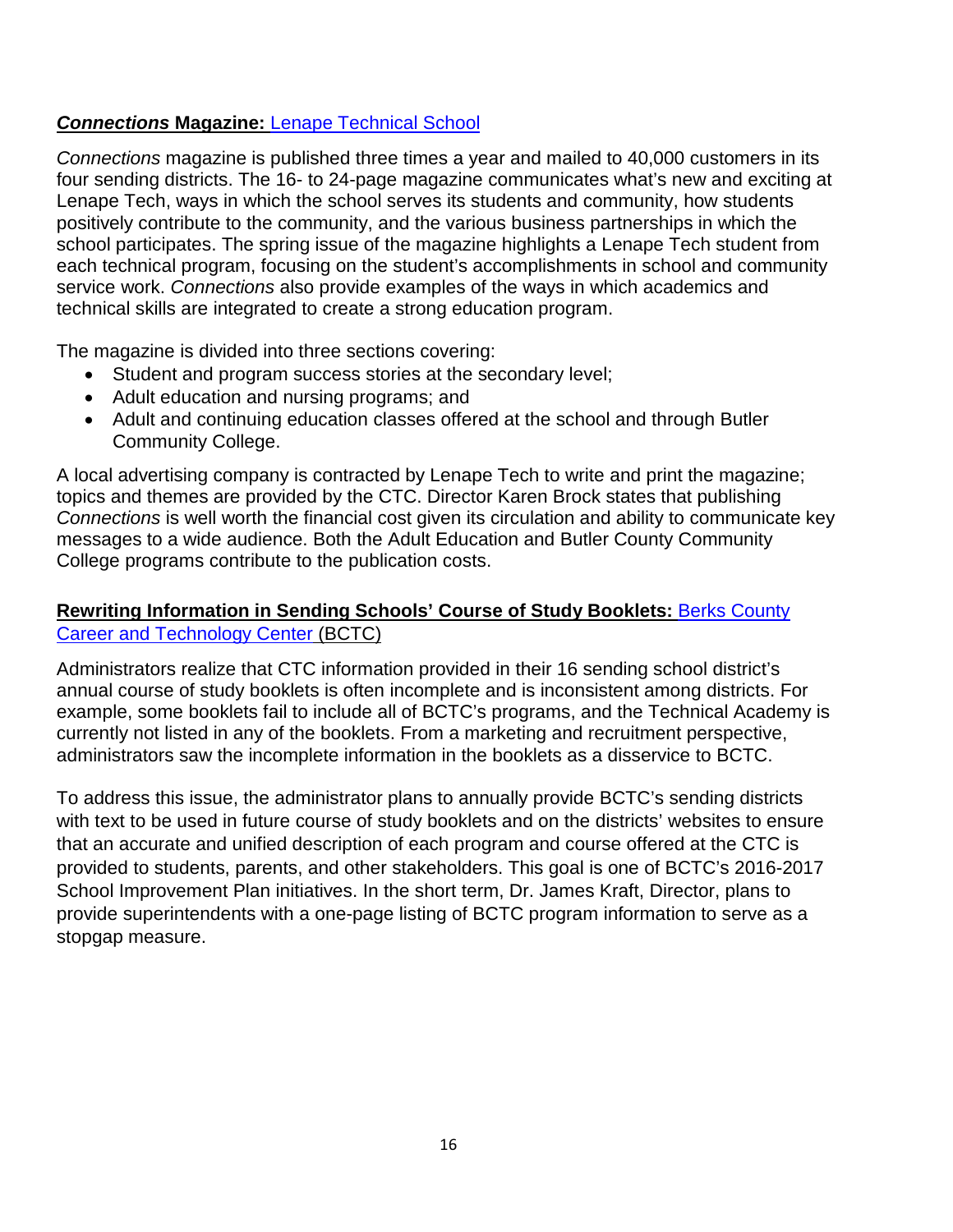#### **Using Social Media as A Marketing Tool:** Chester County [Technical](http://www.cciu.org/tchspennocksbridge) College High School— [Pennock's](http://www.cciu.org/tchspennocksbridge) Bridge Campus $^3$  $^3$

To re-energize recruitment efforts, administrators at Chester County Technical College High School piloted the use of a "Social Media Blitz Day," encouraging students to use social media responsibly while promoting CTE and the school. On this day, students shared news about their programs and accomplishments with other students, parents, and the larger community.

To plan for the social media blitz, a committee of administrators, faculty members, administrative assistants, communication/marketing staff members, IT staff, and students was formed. The committee determined to hold a single, one-day event (rather than several days or longer) in order to capitalize on the "blitz" aspect of the event.

For the project to be successful, the committee enacted several preliminary steps. Faculty and staff received training related to the use of Facebook, Tweeting, and texting. During an assembly, administrators explained the event to student representatives from each program; student representatives then announced the event to classmates in their respective programs. Administrators also visited each class to provide students with detailed expectations of the event.

Parents/guardians were asked to sign a permission form that explained the event, guidelines, and expectations, as well as consequences if students did not follow the guidelines. A sample posting was developed and displayed in each of the CTE program classrooms prior to and during the event. On Social Media Blitz Day, non-instructional staff was assigned to a CTE program to assist with the oversight of the postings during the day of the event.

Based on data obtained from Facebook statistics, approximately 150,000 family and friends were reached on Social Media Blitz Day. Nine new student applications came in directly tagged on Facebook. The Social Media Blitz has become a yearly event and the name has been changed to TCHS Pride Day.

#### **Monthly Communications Meetings:** [Cumberland Perry Area Vocational Technical School](http://www.cpavts.org/)

To keep communication efforts moving forward, the administrator holds monthly, 15-minute public relations meetings with several staff members. When needed, the team schedules a more extensive follow-up meeting. The agenda for the monthly meeting is as follows:

- 1. Review the communications timeline. Discuss upcoming events. Decide if a new action should be implemented.
- 2. Plan the content for the website, weekly newsletter, and monthly news release. Discuss new social media platforms to use.

<span id="page-18-0"></span>This practice is also highlighted on the [Pennsylvania CTE Resources](http://pacteresources.com/2016/10/using-social-media-for-student-recruitment-retention/) website: Pennsylvania CTE Resources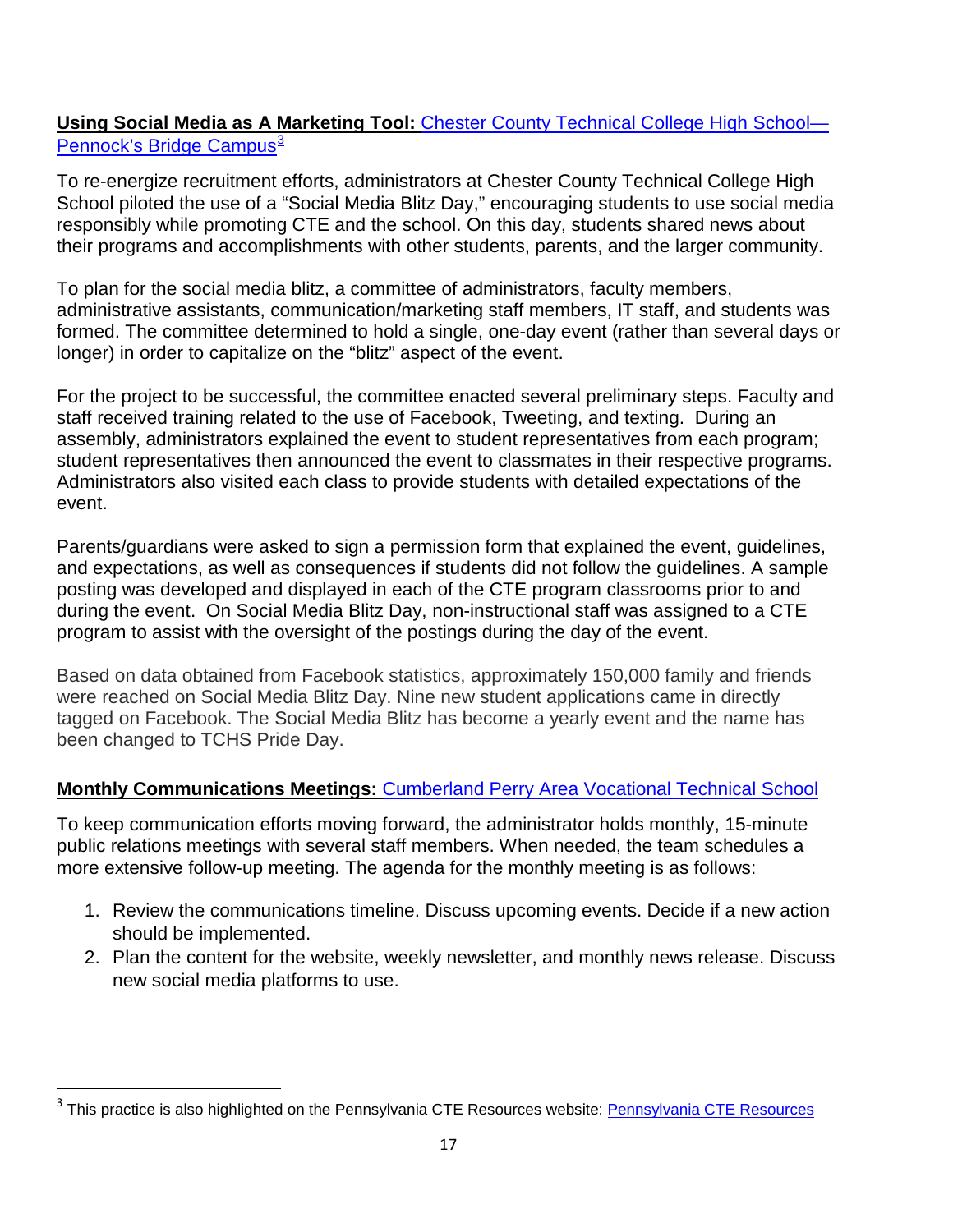#### **Recording Action Steps:** [Cumberland Perry Area Vocational Technical School](http://www.cpavts.org/)

The public relations team creates an annual communications timeline spreadsheet to document the strategies used to reach various customers and the date by which these strategies will be implemented. Director Justin Bruhn also documents which team members are responsible for various communication strategies; this list may be found in Appendix F.

#### **Focus on Student Recruitment:** Parkway West [Career and Technology Center](http://www.parkwaywest.org/)

Each year two non-teaching days are dedicated to hosting eighth and ninth grade students from twelve sending districts for a Career Exploration Day. Participants select two programs they would like to explore, and instructors use hands-on activities to engage and inform them about the program. At the end of the day, attendees complete a survey to provide feedback on their experience.

Parkway West administrators schedule two days in the instructors' contract so that the Career Exploration Days can be held when Parkway West students are not in the building. This approach allows the instructors to focus solely on recruitment of prospective students.

#### **Videos to Market Programs:** Multiple CTCs in Pennsylvania

Several CTCs have created engaging videos to market individual programs and/or the school in general. Videos typically highlight the academic and technical skills within a program and the careers aligned with them. Links to the videos are shared in a variety of ways, including posting them on the CTC's website, inviting sending schools to post on their website, suggesting that sending school counselors share with potential students, and distributing to parent groups. Examples of marketing videos include the following:

- A.W. Beattie Career Center[–Advanced Computer Programming](http://www.beattietech.com/advcompprog.html)
- [Delaware County Technical School](https://www.youtube.com/watch?v=fLuqd-YYTwE)
- Franklin County Career & Technology Center[–Engineering Technology](http://www2.franklinctc.com/secondary-education/academies/stem-manufacturing/engineering-technology/)
- Lehigh Career & Technical Institute[–Supply Chain Management](http://www.lcti.org/prospective-student-course/material-handling-logistics-technology/)
- [TechLink Consortium](http://www.techlinkpa.com/about-us.html)

#### **Summer Camps:** Multiple CTCs in Pennsylvania

During the summer, many CTCs run camps to provide younger students with an opportunity for hands-on learning and for them and their parents to better understand career and technical education programs. The focus of these camps varies but typically highlights Science, Technology, Engineering and Mathematics (STEM) education. Camps are usually weeklong and open to students in grades 5 through 9, although some CTCs offer camps to high school students. While some CTCs charge a camp fee, others secure funding in other ways. Often, the camp session concludes with an event to which parents are invited and told about the CTC.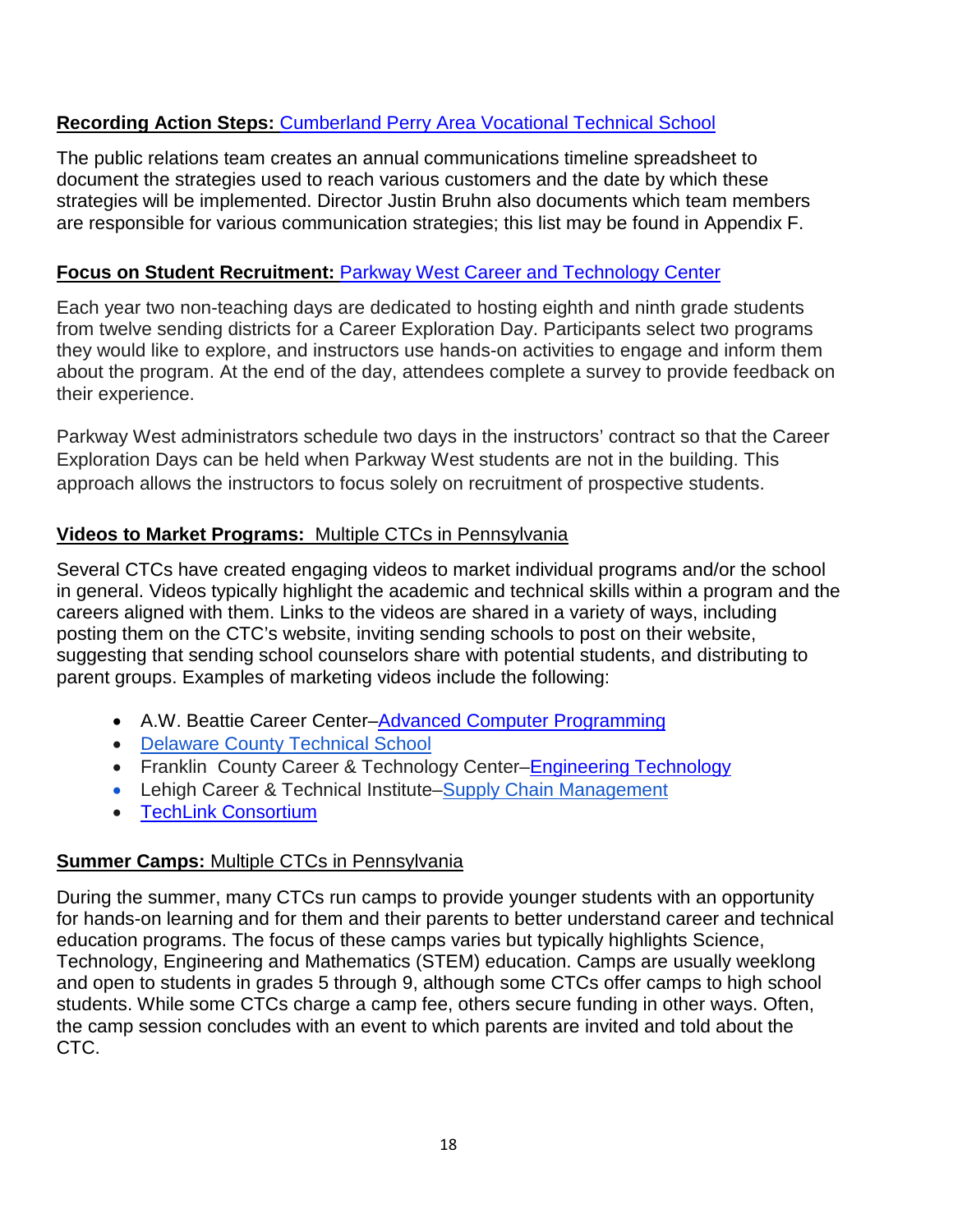To learn more about such camps, click on the following links.

- Summer Career Academies [Chester County Intermediate Unit](http://www.cciu.org/site/default.aspx?PageType=3&DomainID=1&ModuleInstanceID=898&ViewID=047E6BE3-6D87-4130-8424-D8E4E9ED6C2A&RenderLoc=0&FlexDataID=4820&PageID=1)
- Camp LCTI [Lehigh Career & Technical Institute](http://www.lcti.org/camplcti/)
- Summer of STEM [Lancaster County Career & Technology Center](https://lancasterctc.edu/2016/05/join-us-summer-stem/)

#### **Focus on Recruitment: Forbes Road Career and [Technology](http://www.forbesroad.org/?page_id=8607) Center<sup>[4](#page-20-0)</sup>**

Several practices designed to increase student enrollment and community outreach have been implemented:

- 1. **Community Outreach:** A staff member who assumes responsibility for community outreach was hired to increase the CTC's presence on social media and to create a quarterly newsletter that is mailed to rising tenth grade students. Many of the outreach efforts are focused on ways to more effectively and directly reach parents of prospective students.
- 2. **Community Service Projects:** Two high-level community service projects have been completed, both of which were featured in the local news. The Recycle Rides project involved collision repair students recycling two cars that were then given to people in need. For the *Invisible Girl* project, several programs collaborated to build an addition on a home for a disabled girl.
- 3. **Middle School Career Fair:** A team of three adults supervise two students from each CTE program at the Career Fair. The group sets up a table display with work samples, tools, equipment, and a tri-fold tabletop advertisement for the program.
- 4. **Dissemination of Enrollment Information:** Sending districts are provided with a recruitment packet that includes an updated program of study booklet, application, student tour invitation, open house flyer, and a one-page program description sheet. Districts use this information for their course catalogs.

### **Looking Beyond Pennsylvania**

Following are communications-related resources from outside the commonwealth:

- 1. [Alabama State Department of Education CTE Month Communications Plan](https://www.alsde.edu/sites/memos/Memoranda/FY16-4000.pdf)
- 2. [ACTE Advocacy Toolkit](https://www.acteonline.org/advocacy/#.WL7YNRjMyRt)
- 3. [Learning that Works for Minnesota: CTE Works! Telling Your Story](https://www.mnscu.edu/system/cte/consortium_resources/campaign/fact-sheet-guidelines.pdf)
- 4. Wisconsin Department of Public Instruction: [Wisconsin CTE Month](https://dpi.wi.gov/cte/advocacy/cte-month)
- 5. [Learning that Works for Utah: Advocacy for CTE, CTE Month 2017](http://www.schools.utah.gov/cte/Feb2017/Joint4_AdvocacyIdeas.pdf)

<span id="page-20-0"></span>This practice is also highlighted on the Pennsylvania CTE Resources website: [Pennsylvania CTE Resources Recruitment](http://pacteresources.com/2016/03/career-and-technology-center-recruitment-plan/)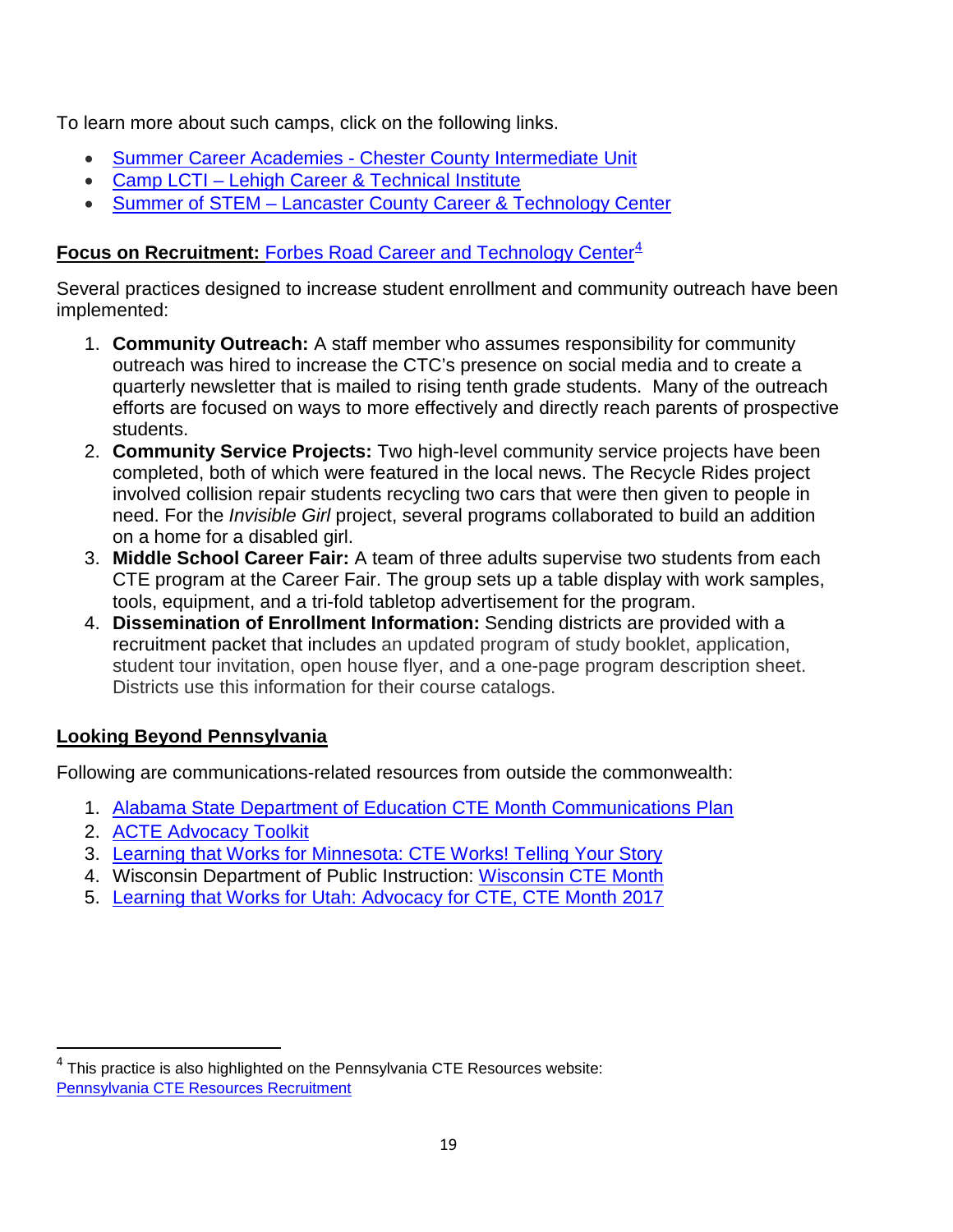#### Appendix A

| <b>Communications Team</b><br>Updated |                    |                                                           |                                        |                     |              |
|---------------------------------------|--------------------|-----------------------------------------------------------|----------------------------------------|---------------------|--------------|
| Name                                  | Organization/Title | Representing<br>(e.g., parents,<br>students,<br>business) | Member Role<br>and<br>Responsibilities | Email<br>Phone/Text | <b>Notes</b> |
|                                       |                    |                                                           |                                        |                     |              |
|                                       |                    |                                                           |                                        |                     |              |
|                                       |                    |                                                           |                                        |                     |              |
|                                       |                    |                                                           |                                        |                     |              |
|                                       |                    |                                                           |                                        |                     |              |
|                                       |                    |                                                           |                                        |                     |              |
|                                       |                    |                                                           |                                        |                     |              |
|                                       |                    |                                                           |                                        |                     |              |
|                                       |                    |                                                           |                                        |                     |              |
|                                       |                    |                                                           |                                        |                     |              |
|                                       |                    |                                                           |                                        |                     |              |
|                                       |                    |                                                           |                                        |                     |              |
|                                       |                    |                                                           |                                        |                     |              |
|                                       |                    |                                                           |                                        |                     |              |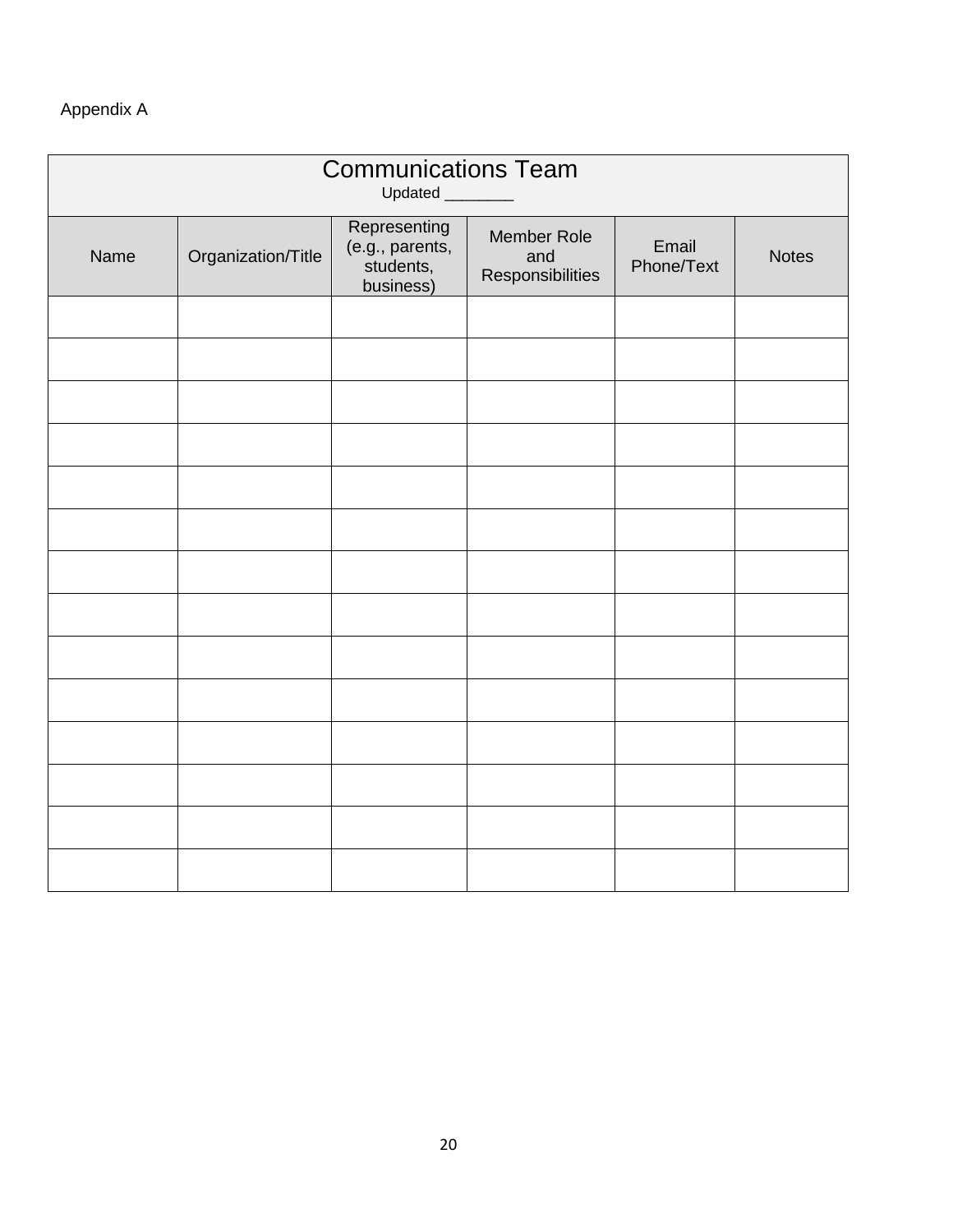#### Appendix B

#### **SWOT Analysis: Identifying Strengths, Weakness, Opportunities and Threats**

Populate the table with data collected from surveys and other sources. Include team members' brainstormed ideas and thoughts.

- 1. Build consensus for each statement; eliminate those that do not reach consensus.
- 2. Prioritize items in each section to help focus later discussions pertaining to goals and action steps.

| <b>Communications Audit</b><br>SWOT Analysis: Strengths, Weakness, Opportunities and Threats<br>[DATE]                                                                                                                                                                                                          |                                                                                                                                                                                                                                            |  |  |
|-----------------------------------------------------------------------------------------------------------------------------------------------------------------------------------------------------------------------------------------------------------------------------------------------------------------|--------------------------------------------------------------------------------------------------------------------------------------------------------------------------------------------------------------------------------------------|--|--|
| <b>Strengths</b><br>What communications efforts are working well?<br>Where or with whom are we successfully<br>communicating the value of our CTC? Who has a<br>positive perception about the value of our CTC?<br>What are we doing that is beneficial to the community<br>but not widely known or recognized? | <b>Weaknesses</b><br>What communications efforts are being used and are<br>ineffective? Who aren't we reaching? Who has<br>misperceptions about the value of our CTC? What<br>internal changes may be needed to improve our<br>reputation? |  |  |
| <b>Opportunities</b><br>What resources and opportunities are available but<br>under-utilized in our communications efforts?                                                                                                                                                                                     | <b>Threats</b><br>What challenges or barriers might we face that will<br>impede our efforts to increase all stakeholders'<br>awareness of our value within the community?                                                                  |  |  |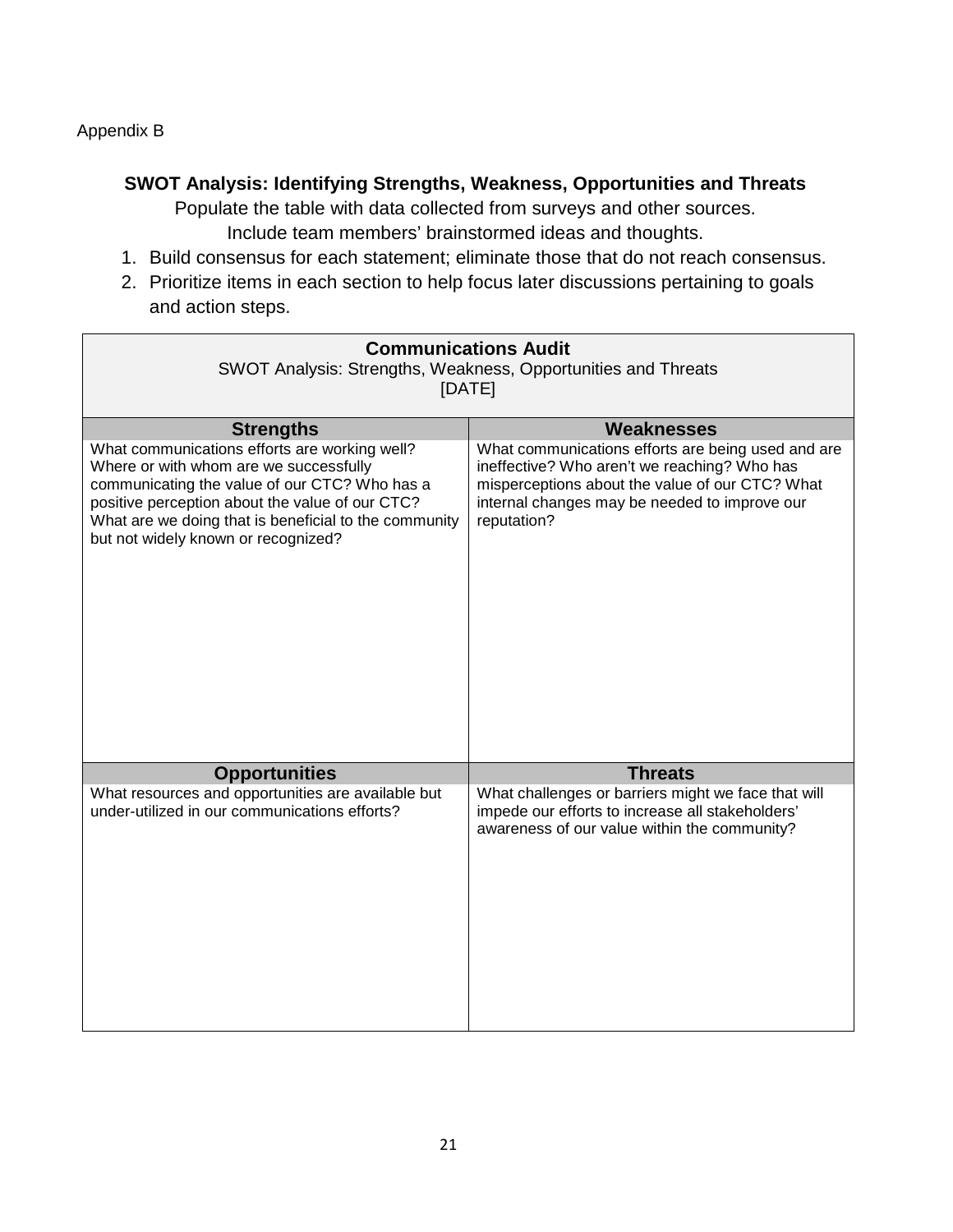## Appendix C

| <b>Communications Audit</b><br><b>Identifying Our Audiences</b><br>[DATE] |                                  |                                                           |                                  |                                             |                                   |
|---------------------------------------------------------------------------|----------------------------------|-----------------------------------------------------------|----------------------------------|---------------------------------------------|-----------------------------------|
| Our Stakeholders/<br><b>Customers</b>                                     | Why do we want<br>to reach them? | <b>Their Present</b><br>Perceptions and<br>Misperceptions | What do we want<br>them to know? | Potential<br>Communications<br><b>Tools</b> | Potential<br>Roadblocks/Solutions |
|                                                                           |                                  |                                                           |                                  |                                             |                                   |
|                                                                           |                                  |                                                           |                                  |                                             |                                   |
|                                                                           |                                  |                                                           |                                  |                                             |                                   |
|                                                                           |                                  |                                                           |                                  |                                             |                                   |
|                                                                           |                                  |                                                           |                                  |                                             |                                   |
|                                                                           |                                  |                                                           |                                  |                                             |                                   |
|                                                                           |                                  |                                                           |                                  |                                             |                                   |
|                                                                           |                                  |                                                           |                                  |                                             |                                   |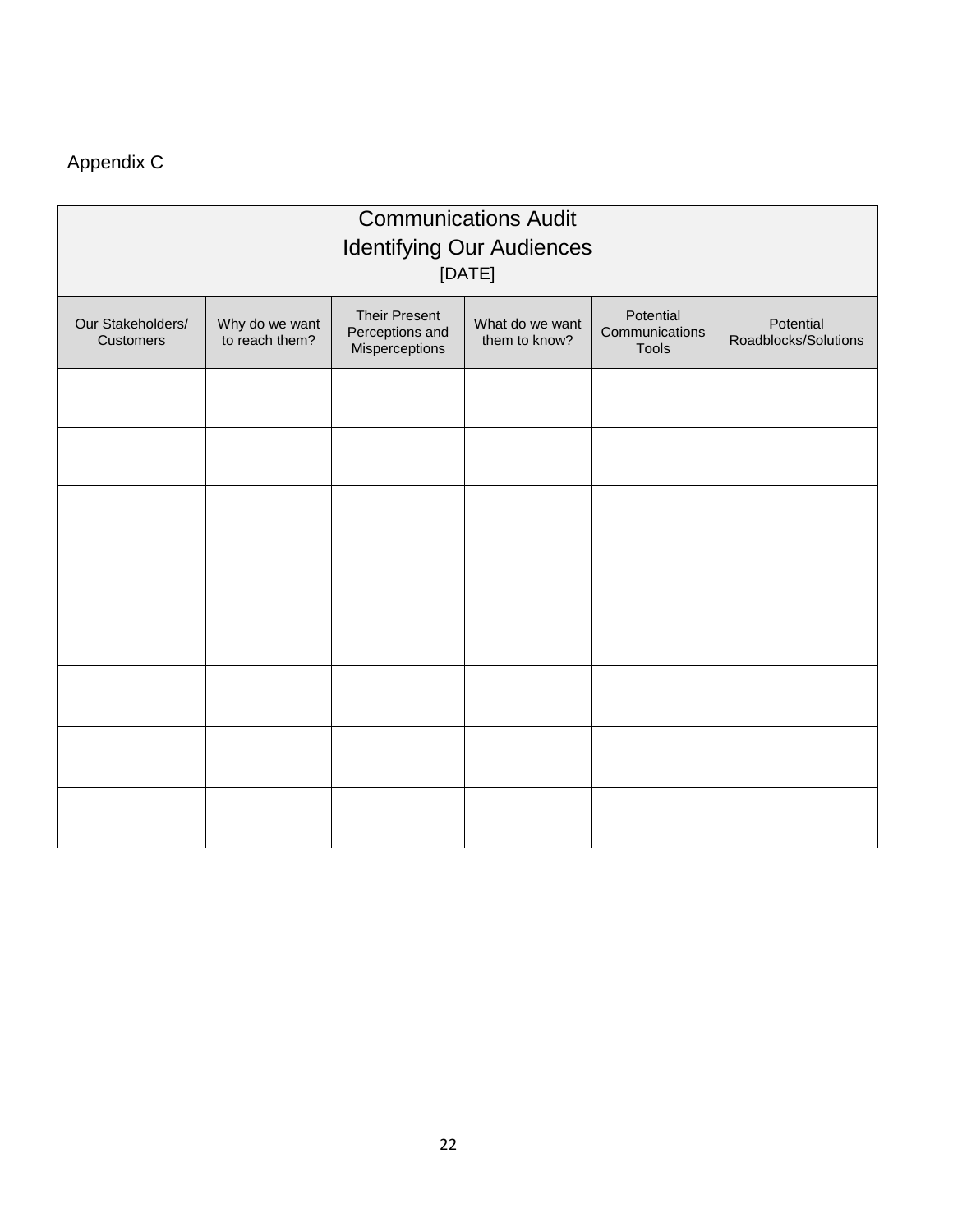Appendix D (page 1 of 2)

| <b>Internal Message:</b>                            |                       |                            |          |  |
|-----------------------------------------------------|-----------------------|----------------------------|----------|--|
| <b>COMMUNICATIONS PLAN: GOALS AND OBJECTIVES</b>    |                       |                            |          |  |
| <b>Goal #1:</b>                                     |                       |                            |          |  |
| Objectives for Goal #1: (specific and quantifiable) | Customer<br>Addressed | <b>SWOT Item Addressed</b> | Timeline |  |
| 1a.                                                 |                       |                            |          |  |
| $1b$ .                                              |                       |                            |          |  |
| 1c.                                                 |                       |                            |          |  |
| <b>Goal #2:</b>                                     |                       |                            |          |  |
| Objectives for Goal #2: (specific and quantifiable) | Customer<br>Addressed | <b>SWOT Item Addressed</b> | Timeline |  |
| 2a.                                                 |                       |                            |          |  |
| 2b.                                                 |                       |                            |          |  |
| 2c.                                                 |                       |                            |          |  |
| <b>Goal #3:</b>                                     |                       |                            |          |  |
| Objectives for Goal #3: (specific and quantifiable) | Customer<br>Addressed | <b>SWOT Item Addressed</b> | Timeline |  |
| 3a.                                                 |                       |                            |          |  |
| 3b.                                                 |                       |                            |          |  |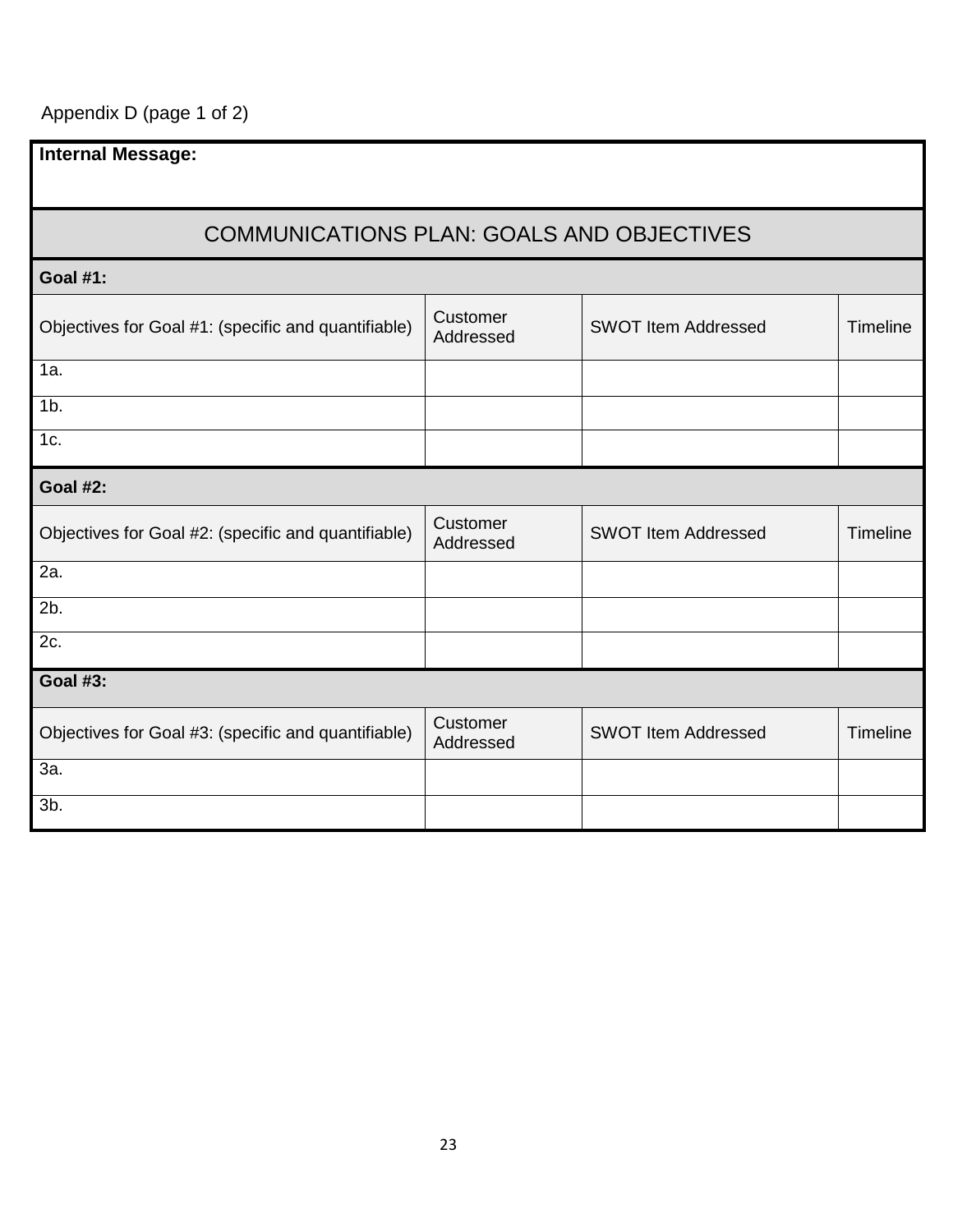| <b>COMMUNICATIONS PLAN: ACTION STEPS</b> |                     |                  |                 |  |
|------------------------------------------|---------------------|------------------|-----------------|--|
| Goal 1:                                  |                     |                  |                 |  |
| Objective 1a:                            |                     |                  |                 |  |
| Action Steps for Objective 1a            | Who is Responsible? | <b>Resources</b> | <b>Timeline</b> |  |
| $\mathbf 1$ .                            |                     |                  |                 |  |
| $\overline{2}$ .                         |                     |                  |                 |  |
| $\overline{3}$ .                         |                     |                  |                 |  |
| Objective 1b:                            |                     |                  |                 |  |
| Action Steps for Objective 1b            | Who is Responsible? | <b>Resources</b> | <b>Timeline</b> |  |
| 1.                                       |                     |                  |                 |  |
| 2.                                       |                     |                  |                 |  |
| $\overline{3}$ .                         |                     |                  |                 |  |
| <b>Objective 1c:</b>                     |                     |                  |                 |  |
|                                          |                     |                  |                 |  |
| Action Steps for Objective 1c            | Who is Responsible? | <b>Resources</b> | <b>Timeline</b> |  |
| 1.                                       |                     |                  |                 |  |
| $\overline{2}$ .<br>3.                   |                     |                  |                 |  |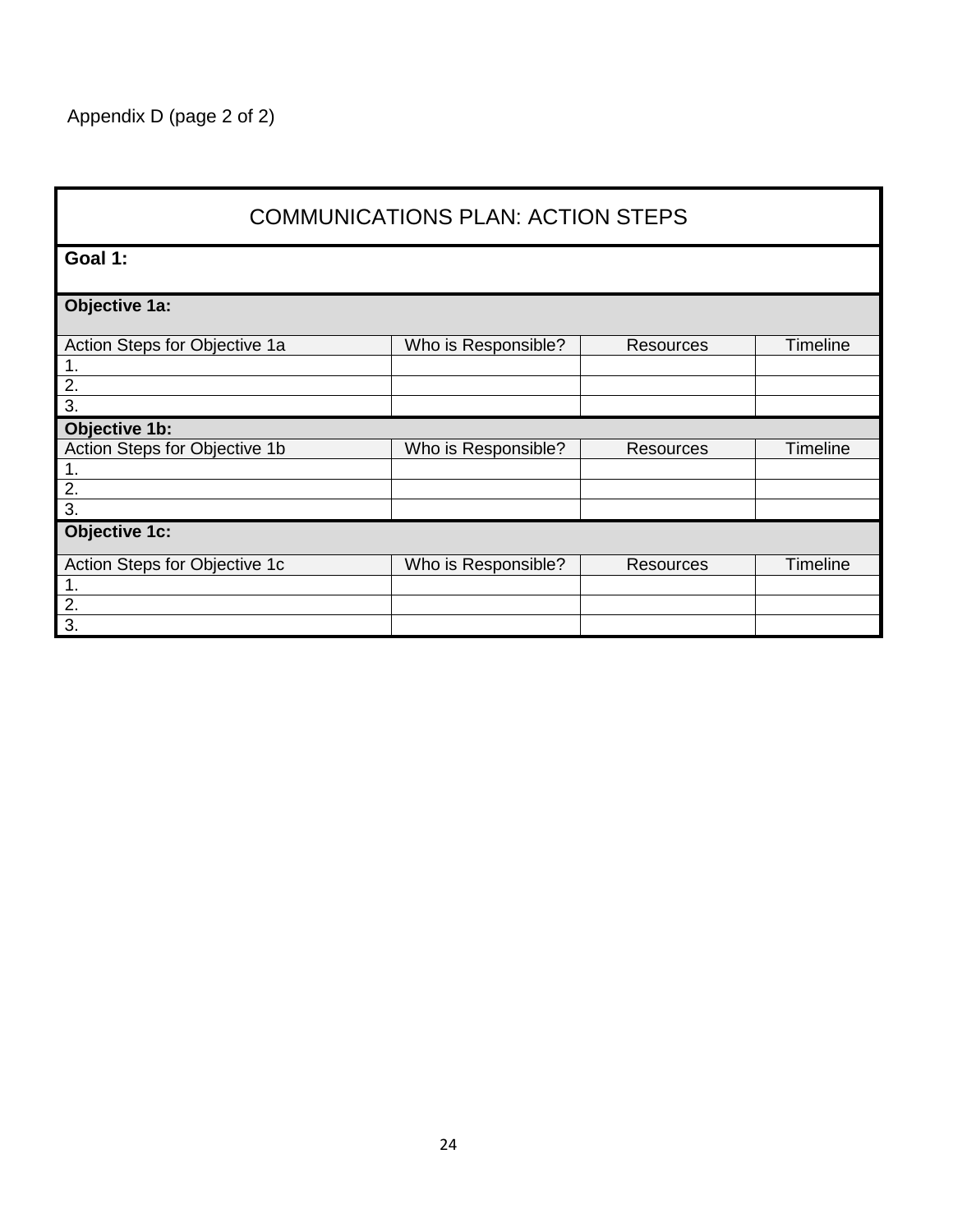### Appendix E

| Communicating the Value of Our CTC:<br><b>Evaluation Measures for Objectives</b> |                       |                                      |                                                                              |  |
|----------------------------------------------------------------------------------|-----------------------|--------------------------------------|------------------------------------------------------------------------------|--|
| Objective                                                                        | Evaluation<br>Measure | <b>Evaluation Results &amp; Date</b> | <b>Notes</b><br>Is result considered<br>successful? Will changes be<br>made? |  |
| 1a.                                                                              |                       |                                      |                                                                              |  |
| $1b$ .                                                                           |                       |                                      |                                                                              |  |
| 1c.                                                                              |                       |                                      |                                                                              |  |
| 2a.                                                                              |                       |                                      |                                                                              |  |
| 2b.                                                                              |                       |                                      |                                                                              |  |
| 2c.                                                                              |                       |                                      |                                                                              |  |
| 3a.                                                                              |                       |                                      |                                                                              |  |
| 3b.                                                                              |                       |                                      |                                                                              |  |
| 3c.                                                                              |                       |                                      |                                                                              |  |